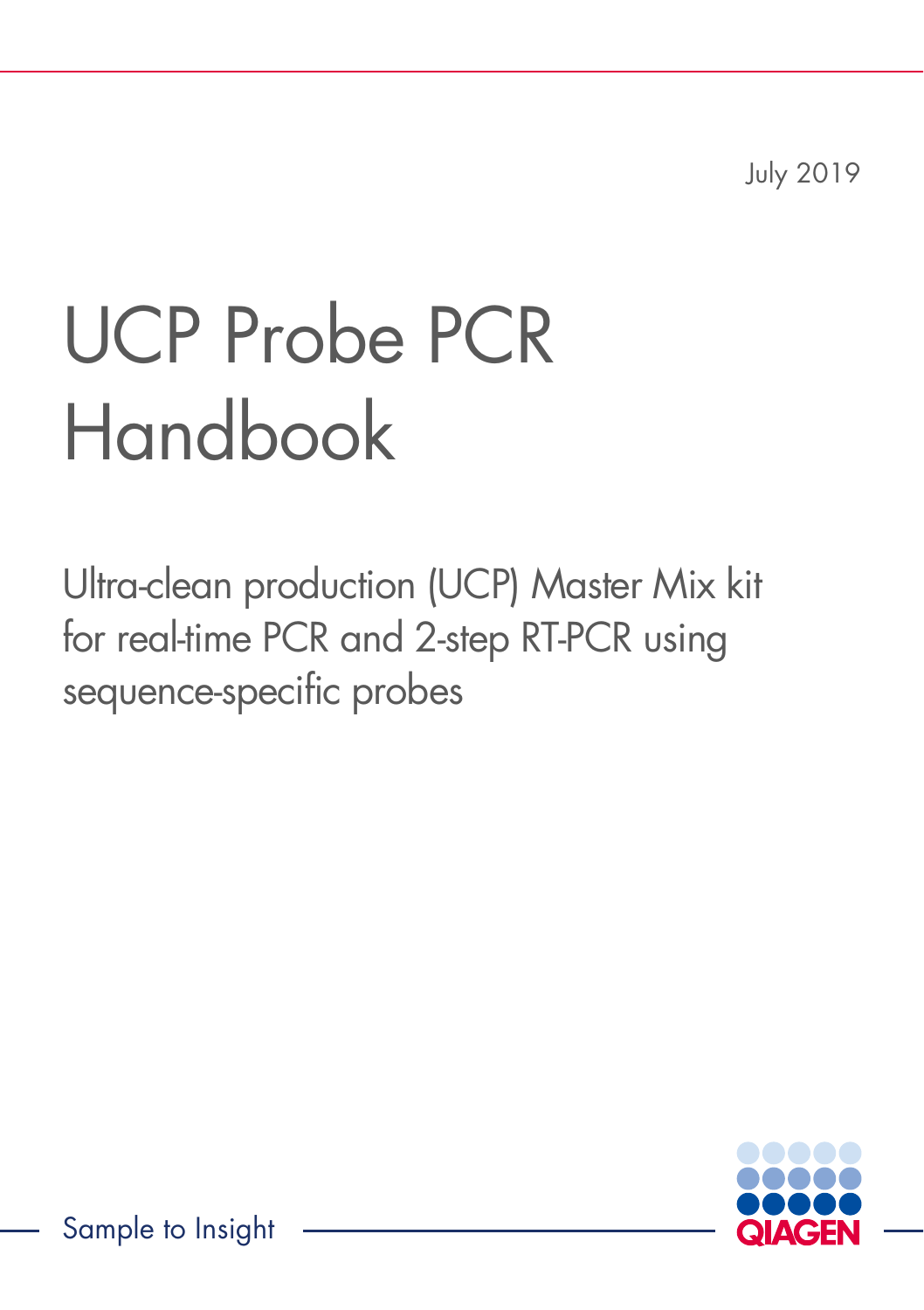# Contents

| Protocol: Singleplex and Duplex Real-Time PCR Using Dual-Labeled Probes  12 |  |
|-----------------------------------------------------------------------------|--|
|                                                                             |  |
| Appendix A: Reaction Setup Using Master Mix Containing a High Concentration |  |
|                                                                             |  |
|                                                                             |  |
|                                                                             |  |
|                                                                             |  |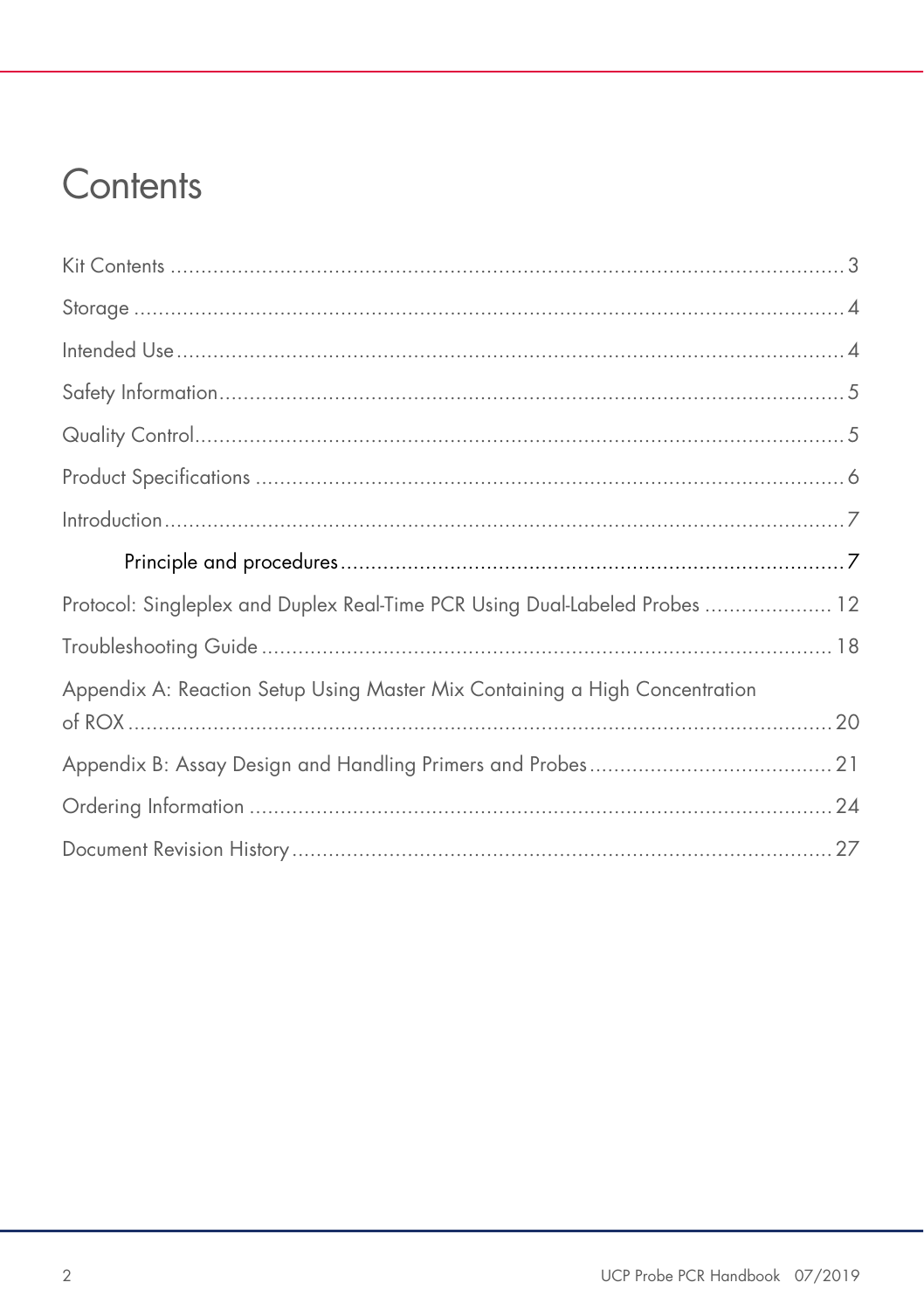# <span id="page-2-0"></span>Kit Contents

| <b>UCP Probe PCR Kit</b>                                                                                                                                                                           | (100)          | (500)             |
|----------------------------------------------------------------------------------------------------------------------------------------------------------------------------------------------------|----------------|-------------------|
| Catalog no.                                                                                                                                                                                        | 208212         | 208214            |
| Number of reactions (20 µl/10 µl)                                                                                                                                                                  | 100/200        | 500/1000          |
| 2x UCP Probe PCR Master Mix, which contains:<br>• UCP DNA Polymerase (composed of Tag DNA<br>Polymerase, Antibody, and Guard)<br>• UCP Probe PCR Buffer<br>• dNTP mix (dATP, dCTP, dGTP, and dTTP) | $1 \text{ ml}$ | $5 \times 1$ ml   |
| <b>UCP Yellow Template Dilution Buffer</b>                                                                                                                                                         | $200$ $\mu$    | $200$ $\mu$       |
| UCP ROX™ Reference Dye                                                                                                                                                                             | $250$ pl       | $2 \times 250$ pl |
| RNase-free water                                                                                                                                                                                   | $1.9$ ml       | $4 \times 1.9$ ml |
| Quick-Start Protocol                                                                                                                                                                               |                |                   |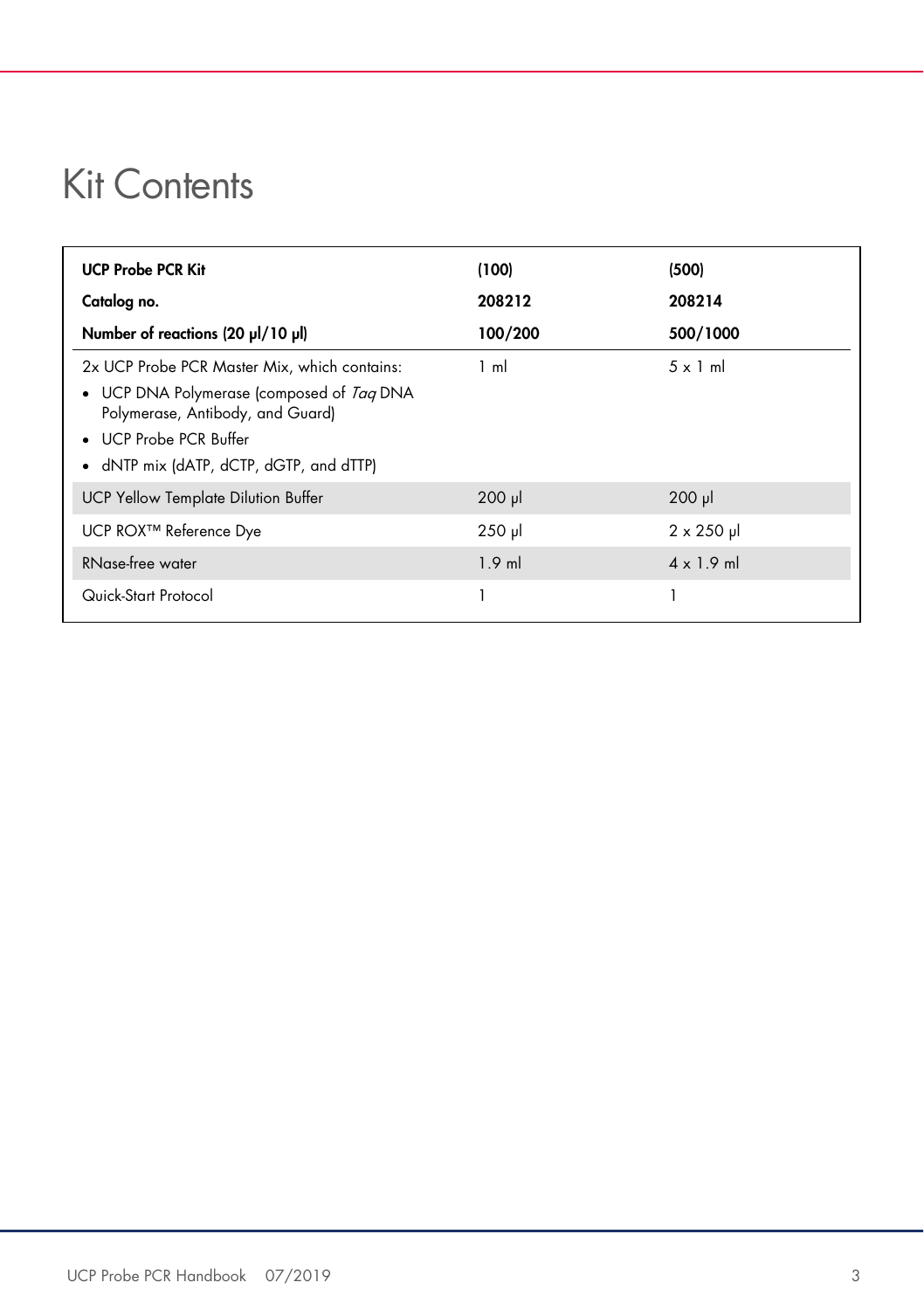# <span id="page-3-0"></span>**Storage**

The UCP Probe PCR Kit is shipped on dry ice. Store immediately upon receipt at −30 to −15ºC in a constant-temperature freezer and protect from light. When stored under these conditions and handled correctly, kit performance is guaranteed until the expiration date printed on the kit label. UCP Probe PCR Master Mix, UCP Yellow Template Dilution Buffer, and UCP ROX Reference Dye can also be stored protected from light at 2−8ºC for up to 12 months or the expiration date printed on the kit label. Ultra-clean production (UCP) reagents are depleted of nucleic acids, and appropriate measures should be taken to prevent any contamination during storage or use.

If desired, UCP ROX Reference Dye can be added to 2x UCP Probe PCR Master Mix for long-term storage. For details, see ["Adding ROX dye to the UCP Probe PCR Master Mix"](#page-9-0).

# <span id="page-3-1"></span>Intended Use

The UCP Probe PCR Kit is intended for molecular biology applications. This product is not intended for the diagnosis, prevention, or treatment of a disease.

All due care and attention should be exercised in the handling of the products. We recommend all users of QIAGEN® products to adhere to the NIH guidelines that have been developed for recombinant DNA experiments, or to other applicable guidelines.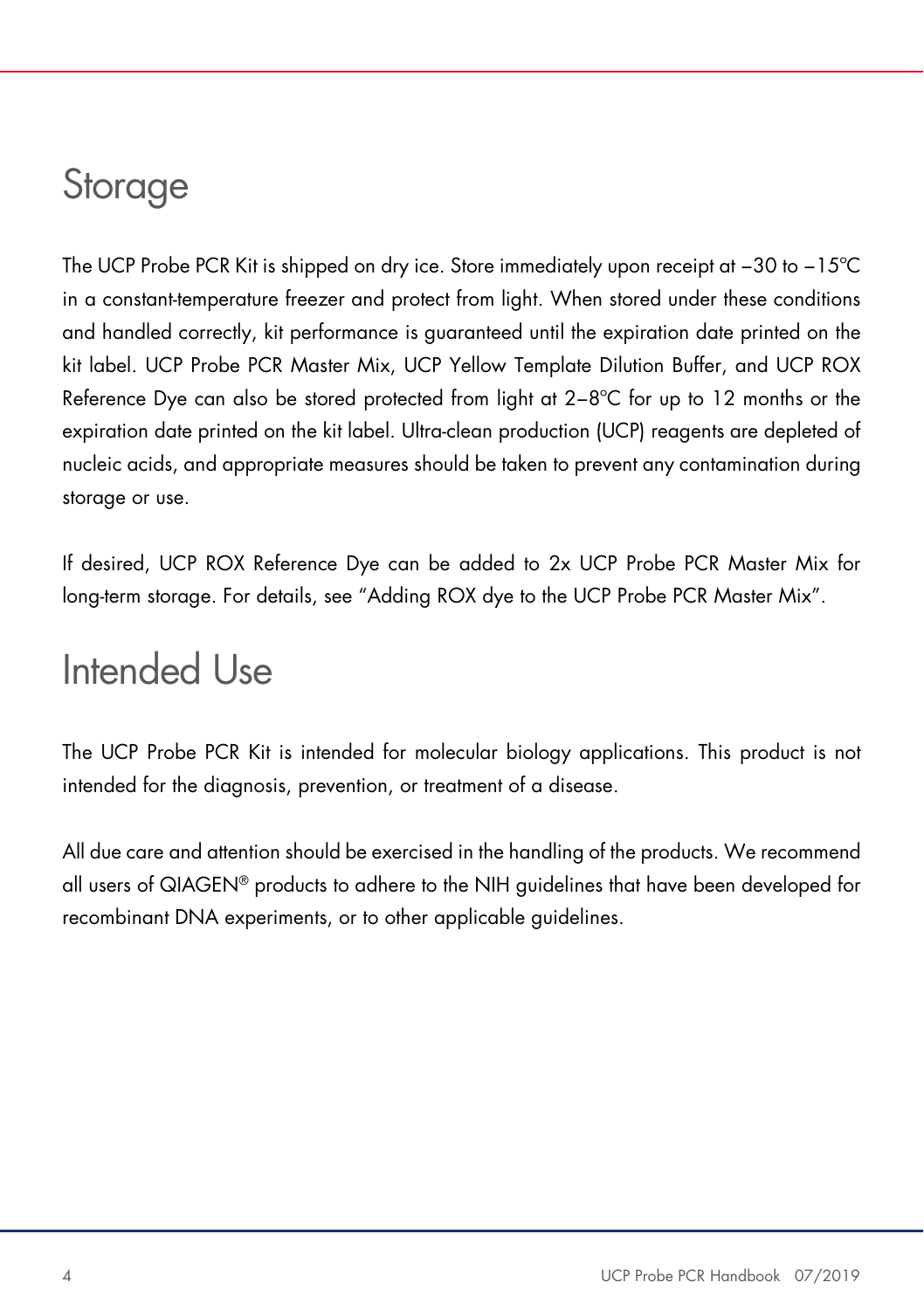# <span id="page-4-0"></span>Safety Information

When working with chemicals, always wear a suitable lab coat, disposable gloves, and protective goggles. For more information, please consult the appropriate safety data sheets (SDSs). These are available online in convenient and compact PDF format at [www.qiagen.com/safety](http://www.qiagen.com/safety) where you can find, view, and print the SDS for each QIAGEN kit and kit component.

# <span id="page-4-1"></span>Quality Control

In accordance with QIAGEN's ISO-certified Quality Management System, each lot of UCP Probe PCR Kit is tested against predetermined specifications to ensure consistent product quality.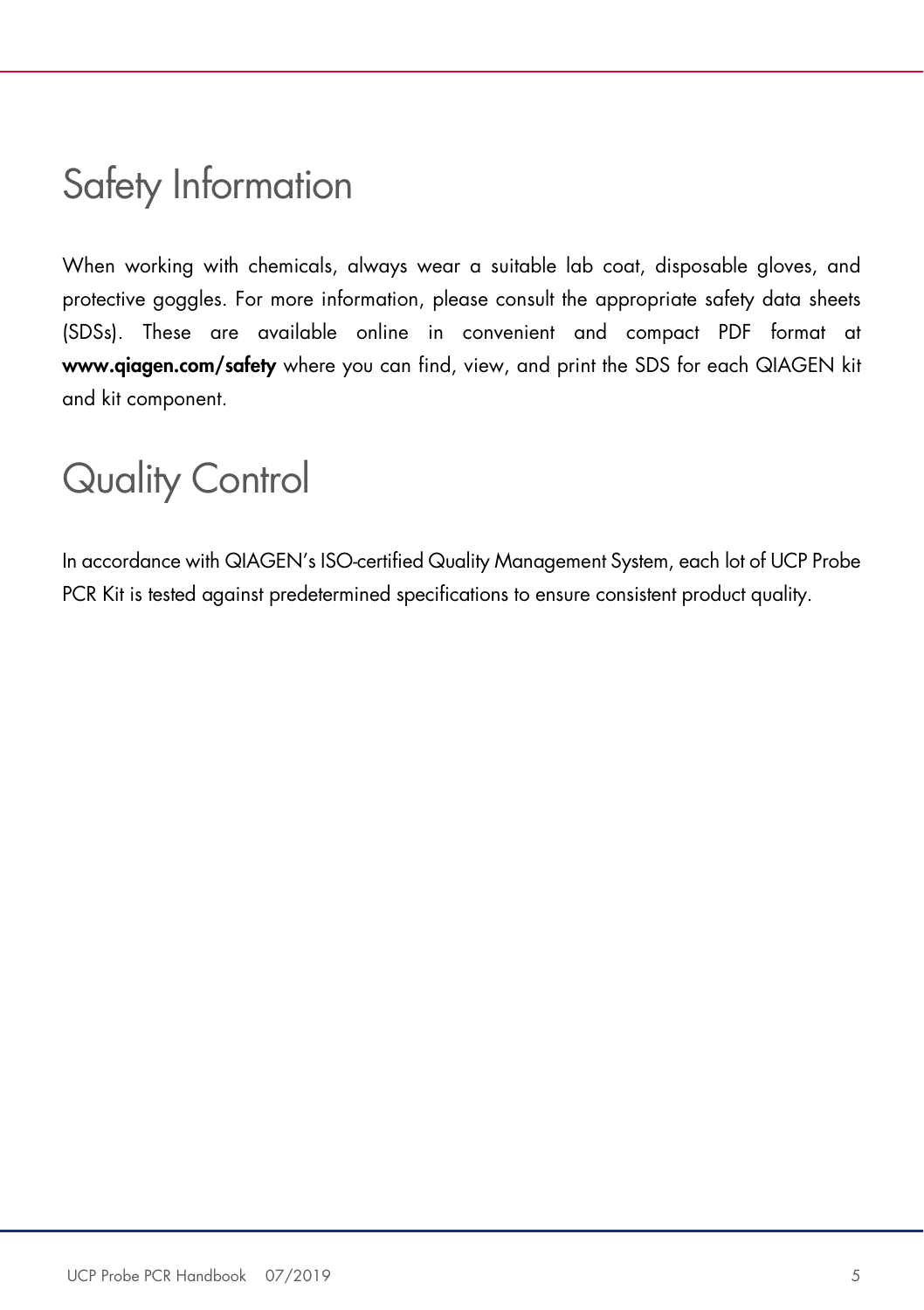# <span id="page-5-0"></span>Product Specifications

#### 2x QuantiNova Probe RT-PCR Master Mix

| Component                   | <b>Description</b>                                                                                                                                                                                                                                                              |
|-----------------------------|---------------------------------------------------------------------------------------------------------------------------------------------------------------------------------------------------------------------------------------------------------------------------------|
| <b>UCP DNA Polymerase</b>   | A modified form of a recombinant 94 kDa DNA polymerase, originally isolated<br>from Thermus aquaticus. UCP DNA Polymerase is provided in an inactive state and<br>has no enzymatic activity at ambient temperature. The enzyme is activated by a<br>2 min 95°C incubation step. |
| <b>UCP Probe PCR Buffer</b> | Contains Tris Cl, KCl, NH <sub>4</sub> Cl, MgCl <sub>2</sub> , and additives enabling fast cycling,<br>including Q-Bond®.                                                                                                                                                       |
| dNTP mix                    | Contains dATP, dCTP, dGTP, and dTTP of ultrapure quality.                                                                                                                                                                                                                       |

#### Other components

| Component                                            | <b>Description</b>                                                                                                                                                                                                       |
|------------------------------------------------------|--------------------------------------------------------------------------------------------------------------------------------------------------------------------------------------------------------------------------|
| UCP ROX Reference Dye                                | Optimized concentration of fluorescent dye for normalization of fluorescent signals<br>on all instruments requiring ROX as a reference dye. Depleted of potentially<br>contaminating DNA and filled under UCP standards. |
| <b>UCP Yellow Template</b><br><b>Dilution Buffer</b> | Ultrapure quality, PCR-grade product depleted of potentially contaminating DNA,<br>and filled under UCP standards.                                                                                                       |
| <b>UCP Water</b>                                     | Ultrapure quality, PCR-grade product depleted of potentially contaminating DNA,<br>and filled under UCP standards                                                                                                        |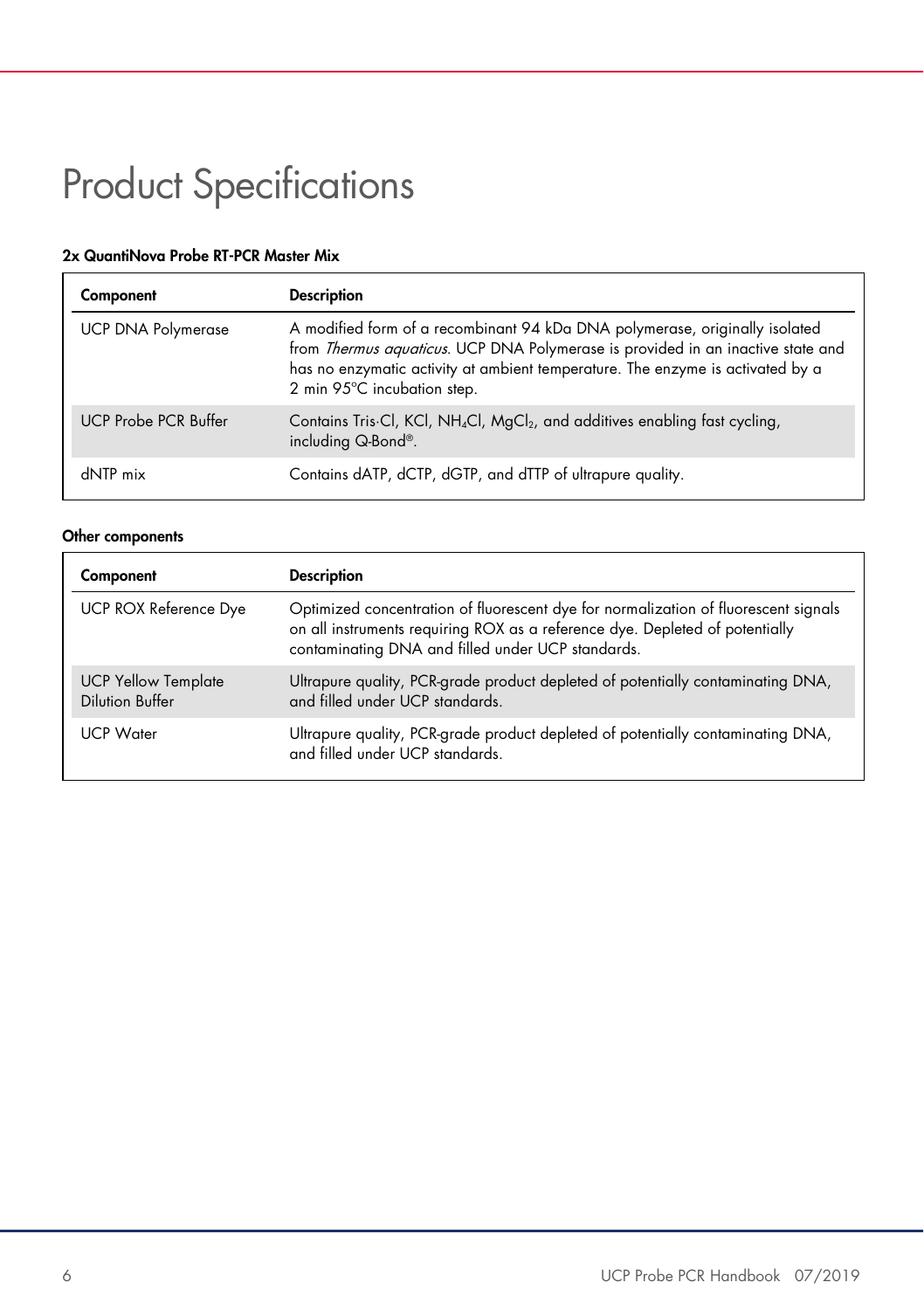### <span id="page-6-0"></span>Introduction

The UCP Probe Kit provides highly sensitive and rapid real-time quantification of DNA and cDNA targets in an easy-to-handle format. The kit can be used for qPCR of challenging sample materials. Due to the absence of fungal and bacterial DNA background, it is perfectly suitable for bacterial and fungal detection workflows. The kit is compatible with dual-labeled probes (e.g., TaqMan® probes). The hot start is achieved using a novel hot-start enzyme and a novel Guard molecule. These unique components further improve the stringency of the antibody-mediated hot start.

In addition, the UCP Probe PCR Kit is engineered to show high inhibitor resistance against substances commonly found in sample types used in microbiome analysis workflows. Dedicated processes are implemented to enable ultra-clean production of this kit; these include depletion of potential DNA background to a minimum, improving data due to removal of bioburden which could introduce bias in microbial detection workflows.

The kit also features a built-in control for visual identification of correct template addition and an additive in the PCR buffer, which enables short cycling steps without loss of PCR sensitivity and efficiency.

The kit has been optimized for use with any real-time cycler. The UCP ROX Reference Dye is provided in a separate tube and can be added if using a cycler that requires ROX as a passive reference dye.

### <span id="page-6-1"></span>Principle and procedures

### 2x UCP Probe PCR Master Mix

The components of the 2x UCP Probe PCR Master Mix include UCP DNA Polymerase and UCP Probe PCR Buffer. The optimized Master Mix ensures fast real-time PCR amplification with high specificity and sensitivity. The UCP Probe PCR Buffer is also based on the unique QIAGEN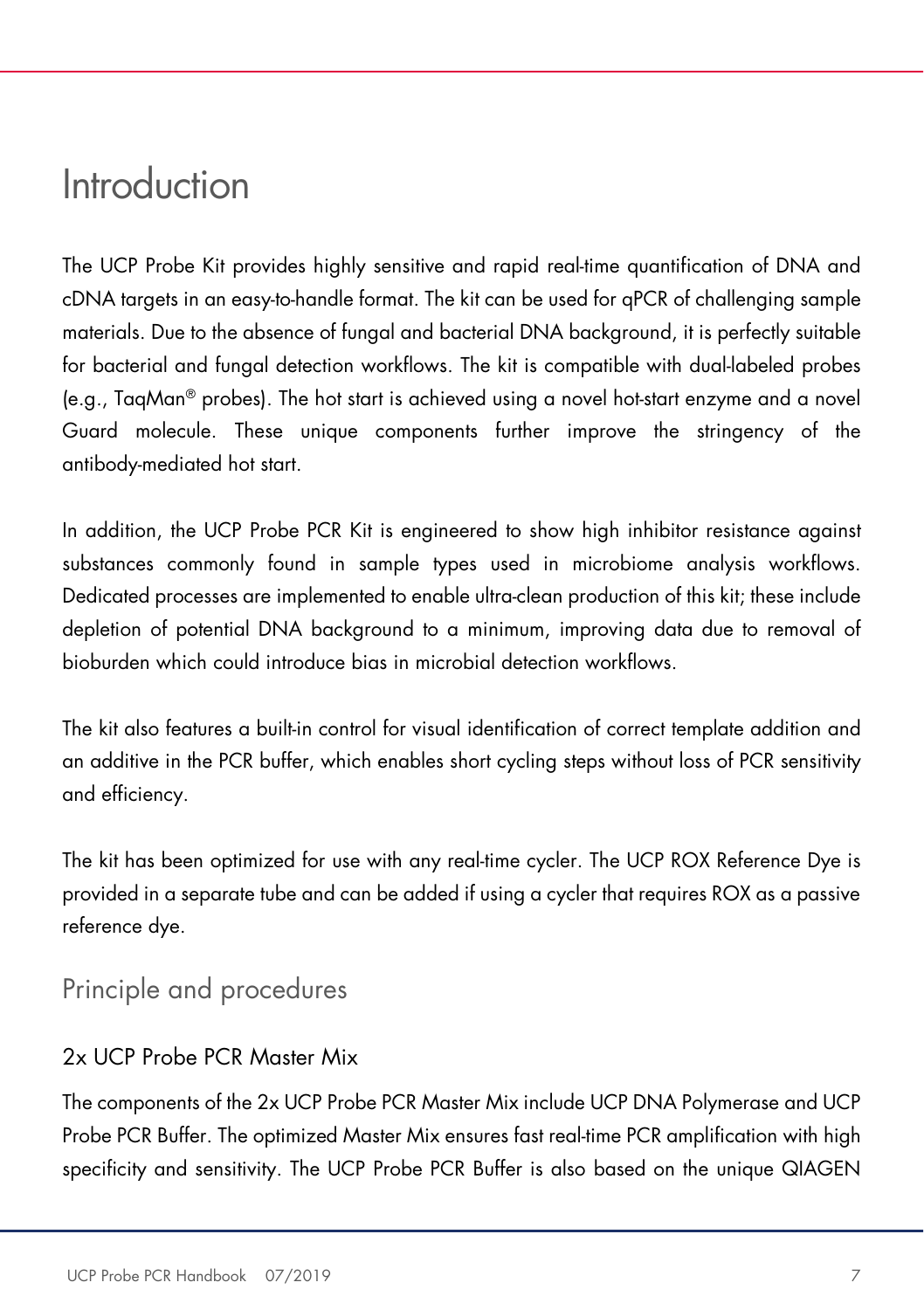PCR buffer system. The buffer contains a balanced combination of KCl and NH4Cl, which promotes a high ratio of specific to nonspecific primer binding during the annealing step of each PCR cycle. This creates stringent primer annealing conditions, leading to increased PCR specificity. Primer annealing is only marginally influenced by the  $Ma^{2+}$  concentration, so optimization by titration of Mg2+ is not required.

### Antibody-mediated hot-start mechanism

UCP DNA Polymerase is provided in an inactive state and has no enzymatic activity at ambient temperature. At low temperatures, the UCP DNA Polymerase is kept in an inactive state by an Antibody and a Guard, which stabilize the complex and improve the stringency of the hot start. The antibody-mediated hot-start mechanism prevents the formation and extension of nonspecific PCR products and primer–dimers during reaction setup and the first denaturation step. Therefore, this mechanism allows higher PCR specificity and more accurate quantification.

Within 2 min of the temperature getting raised to 95°C, the Antibody and Guard are denatured and the DNA polymerase is activated, enabling PCR amplification [\(Figure 1\)](#page-7-0). The hot start enables rapid and convenient reaction setup at room temperature (15–25°C).



<span id="page-7-0"></span>Figure 1. Principle of the novel 2-phase hot-start mechanism. At ambient temperatures, the DNA polymerase is kept inactive by the Antibody and the Guard. At 95°C, the Antibody and Guard are denatured and the DNA polymerase is activated.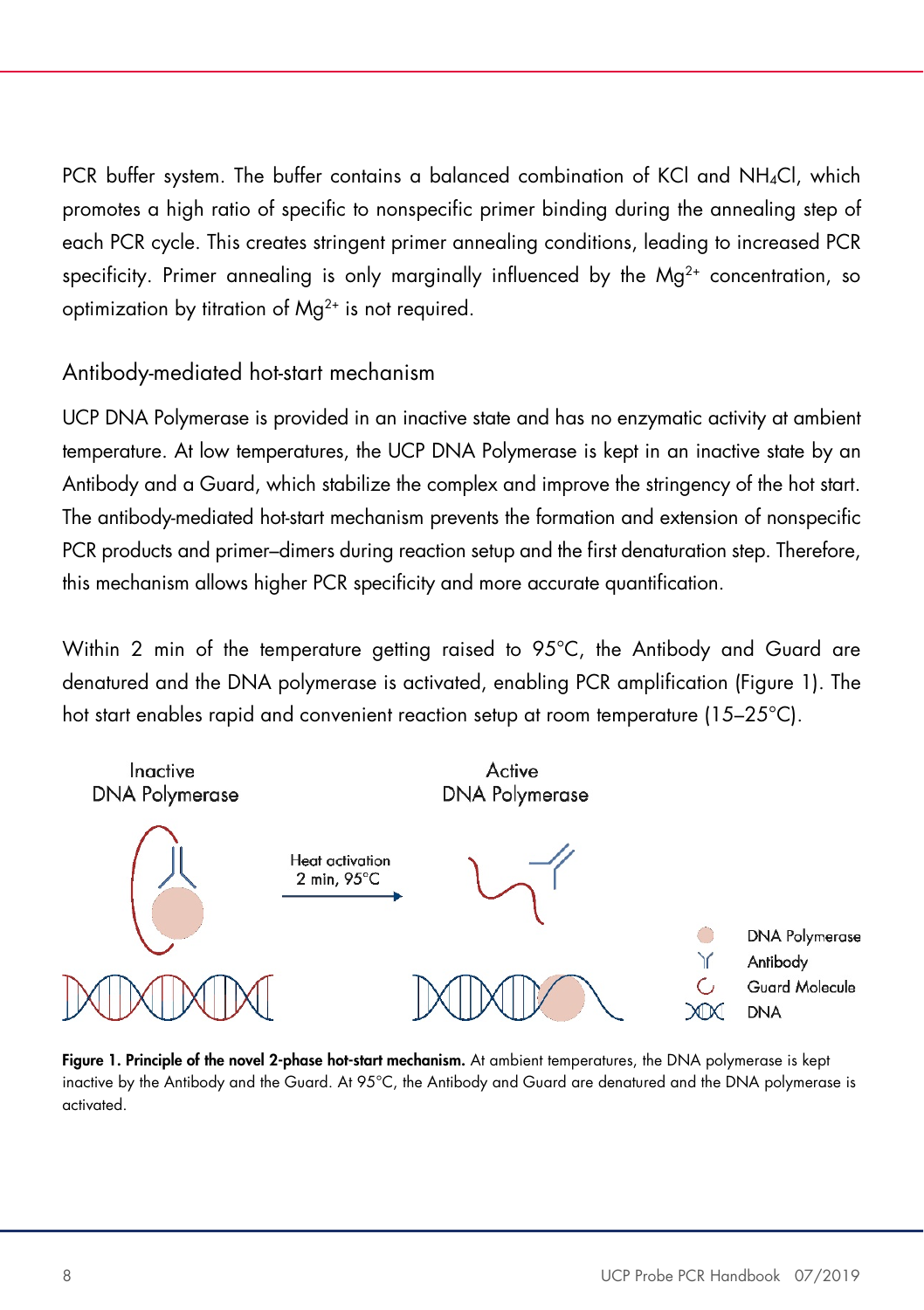### Built-in visual control for correct pipetting

The Master Mix supplied with the UCP Probe PCR Kit contains an inert blue dye that increases visibility in the tube or well but does not interfere with the qPCR. UCP Yellow Template Dilution Buffer contains an inert yellow dye. When the template nucleic acid, diluted with the UCP Yellow Template Dilution Buffer, is added to the Master Mix, the color of the solution changes from blue to green, providing a visual indication of correct pipetting. The use of the UCP Yellow Template Dilution buffer is optional.

### Passive reference dye

For certain real-time cyclers, the presence of ROX passive reference dye in real-time PCR compensates for non-PCR-related variations in fluorescence detection. Fluorescence from ROX dye does not change during the course of real-time PCR but provides a stable baseline to which PCR-related fluorescent signals are normalized. Thus, ROX dye compensates for differences in fluorescence detection between wells due to slight variations in reaction volume or to differences in well position. ROX dye does not interfere with real-time PCR because it is not involved in the reaction and has an emission spectrum different from fluorescent dyes commonly used for probes.

The use of ROX dye is necessary for instruments from Applied Biosystems®. The UCP Probe PCR Kit is provided with a separate tube of UCP ROX Reference Dye. It can be added to the real-time PCR if using a real-time cycler that uses ROX as a passive reference dye. ROX dye should be diluted 1:20 for a 1x reaction when using an instrument requiring a high ROX dye concentration. For instruments requiring a low ROX dye concentration, dilute the dye 1:200 for a 1x reaction. Refer to

<span id="page-8-0"></span>[Table 1](#page-8-0) for details on real-time cyclers that require low or high ROX concentrations.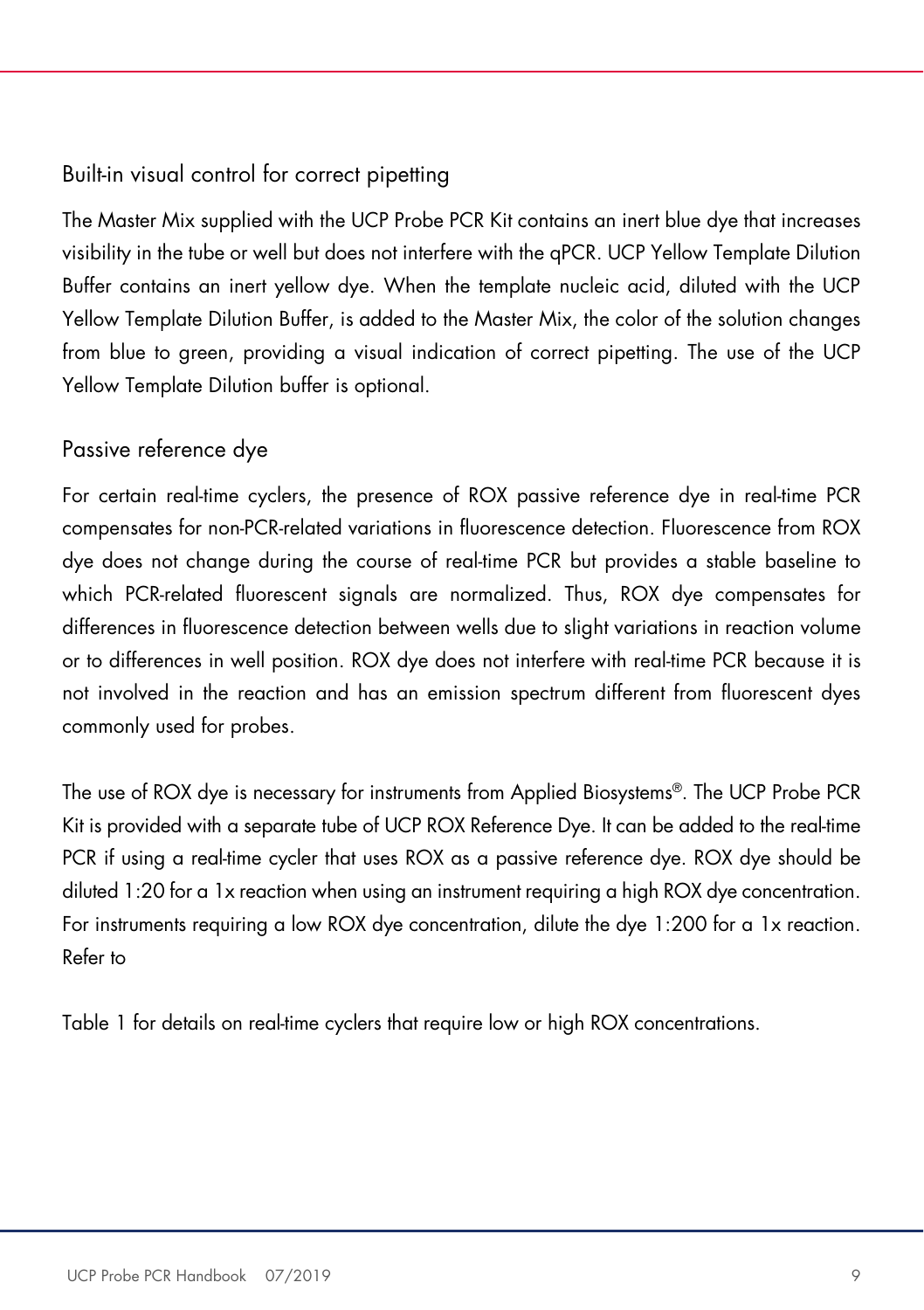| <b>High ROX concentration</b><br>(1:20 dilution of UCP ROX Reference Dye in<br>1x reaction) | Low ROX concentration<br>(1:200 dilution of UCP ROX Reference Dye in<br>1x reaction) |
|---------------------------------------------------------------------------------------------|--------------------------------------------------------------------------------------|
| ABI PRISM <sup>®</sup> 7000                                                                 | Applied Biosystems 7500                                                              |
| Applied Biosystems 7300                                                                     | Applied Biosystems ViiA®7                                                            |
| Applied Biosystems 7900                                                                     | Applied Biosystems QuantStudio <sup>®</sup> Systems                                  |
| Applied Biosystems StepOne®                                                                 |                                                                                      |
| Applied Biosystems StepOne Plus                                                             |                                                                                      |

Table 1. Real-time cyclers requiring high/low concentrations of ROX dye

If desired, UCP ROX Reference Dye can be diluted with 2x Probe PCR Master Mix for long-term storage [\(Table 2\).](#page-9-1) For details, see ["Adding ROX dye to the UCP Probe PCR Master Mix"](#page-9-0).

<span id="page-9-0"></span>Adding ROX dye to the UCP Probe PCR Master Mix

If only using cyclers from Applied Biosystems with the UCP Probe PCR Kit, UCP ROX Reference Dye can be added to 2x UCP Probe PCR Master Mix for long-term storage, if desired. For information on the concentration of ROX required for Applied Biosystems instruments, refer to [Table 2.](#page-9-1) For reaction setups with Master Mix that already contains a high concentration of added UCP ROX Reference Dye, refer to Appendix A.

#### <span id="page-9-1"></span>Table 2. Addition of UCP ROX Reference Dye to the Master Mix

| Volume of 2x UCP Probe PCR Master Mix | Volume of UCP ROX Reference Dye for          |
|---------------------------------------|----------------------------------------------|
| (without QN ROX Reference Dye)        | high ROX concentration/low ROX concentration |
| 1 ml                                  | $100/10$ ul                                  |

Special recommendations for microbiome analysis

Preventing unwanted DNA contamination is a key challenge during the analysis of low biomass microbial targets. We suggest setting up PCR reactions in a clean PCR cabinet. All surfaces should be UV decontaminated prior to working. All accessories used (e.g., pipettes, racks, and PCR disposables) should be dedicated for this particular use and should remain in the PCR cabinet. Please refer to standard publications for further recommendations.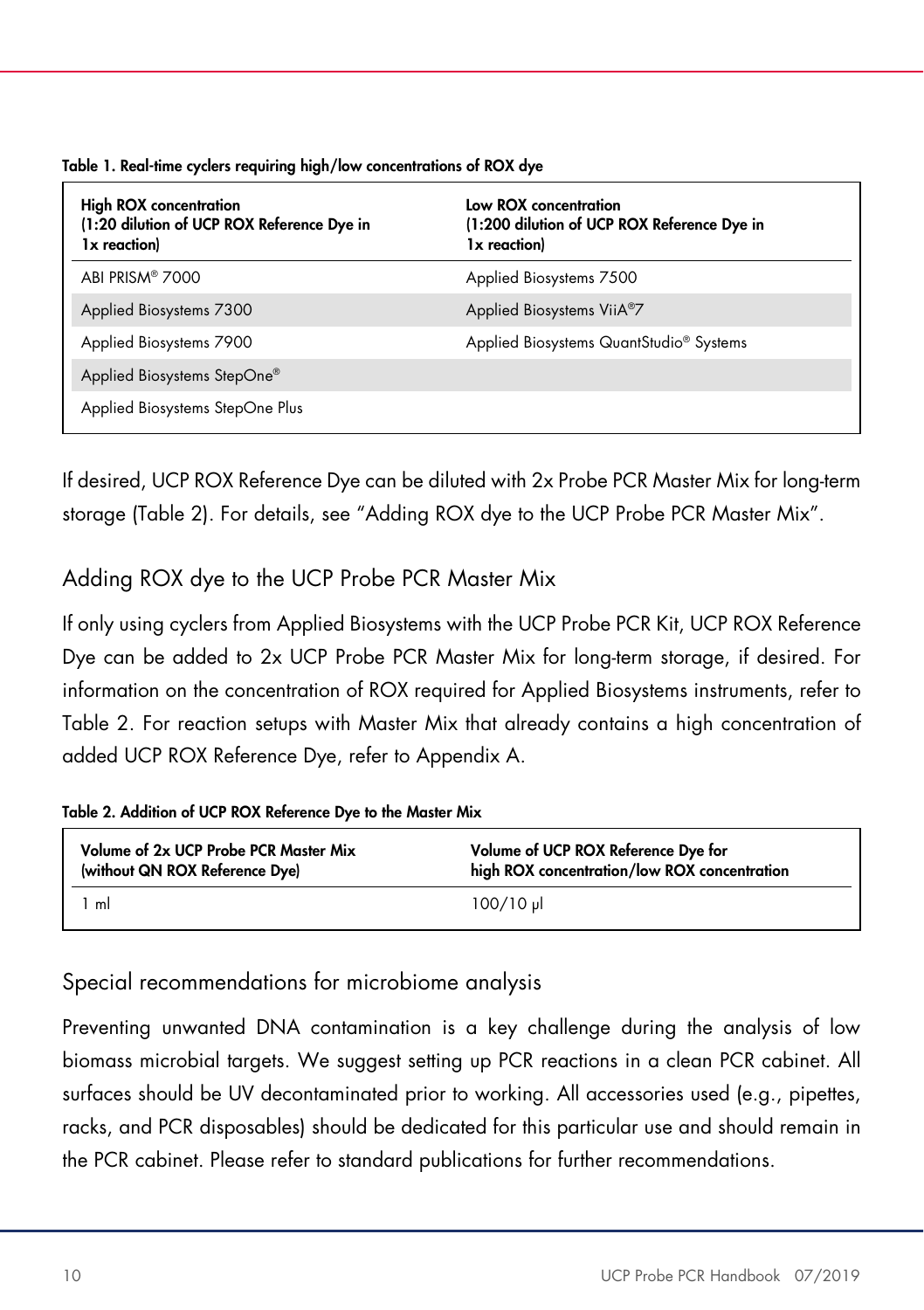In addition, we recommend including no-template controls (NTCs) and using as much template input and as few PCR cycles as possible. This will help prevent PCR bias. However, in case of small sample amounts or low DNA content, cycle numbers may be increased up to 45 because the background signal from the UCP Master Mix is exceptionally low.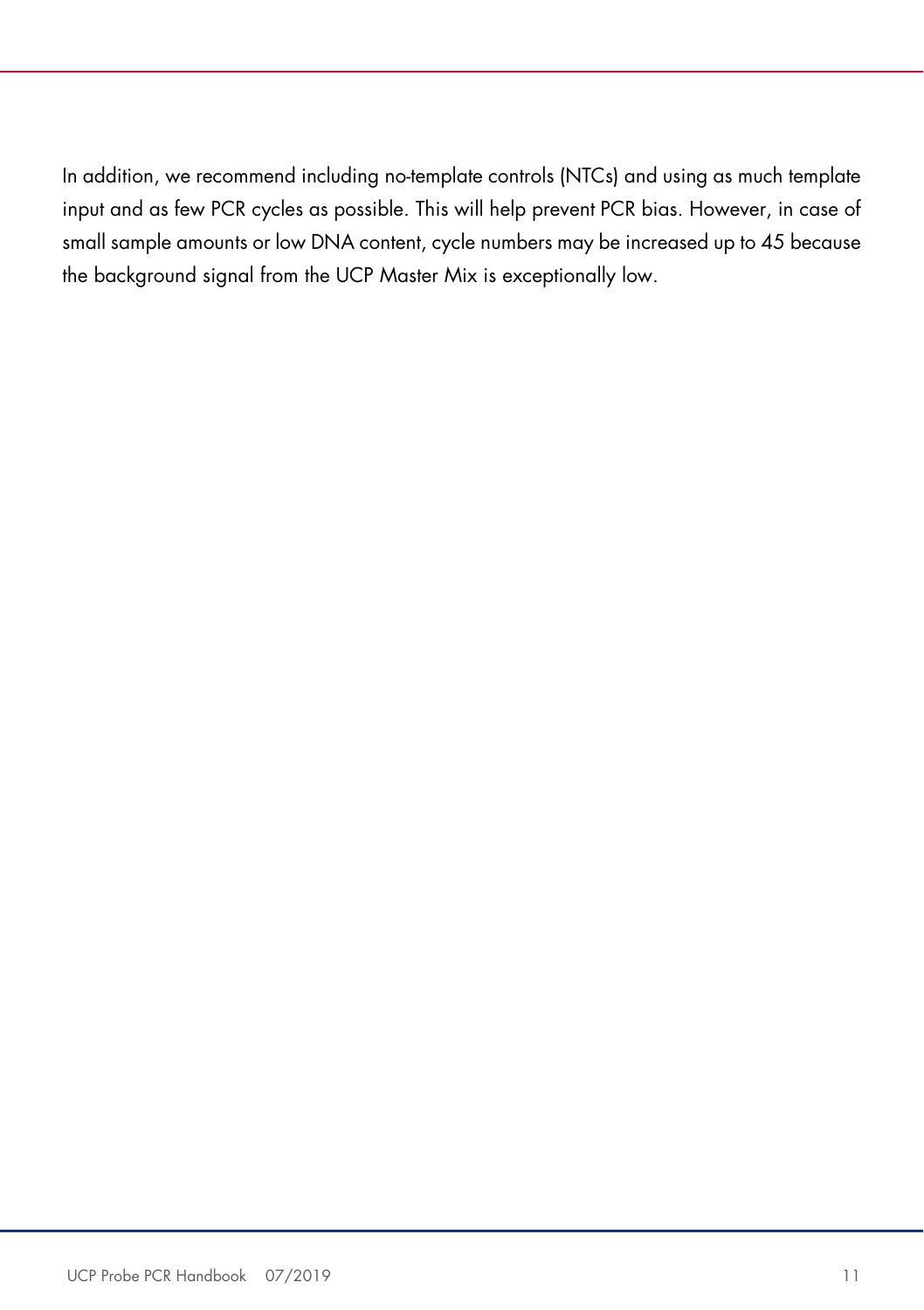# <span id="page-11-0"></span>Protocol: Singleplex and Duplex Real-Time PCR Using Dual-Labeled Probes

This protocol is for use with the UCP Probe PCR Kit and dual-labeled probes (e.g., TaqMan probes) on any cycler.

Important points before starting

- This protocol is optimized for the quantification of DNA/cDNA targets using TaqMan probes in a singleplex or duplex reaction with any real-time cycler and conditions for fluorescence normalization. ROX dye is required for various cyclers at the following concentrations:
	- O No requirement for ROX dye: Rotor-Gene®, Bio-Rad® CFX, Roche® LightCycler® 480, and Agilent® Technologies Mx instruments
	- Low concentration of ROX dye: Applied Biosystems 7500, ViiA 7, and QuantStudio Real-Time PCR Systems
	- O High concentration of ROX dye: ABI PRISM 7000, Applied Biosystems 7300 and 7900, and StepOne Real-Time PCR Systems
- UCP ROX Reference Dye is provided as a separate tube of passive reference dye for normalization of fluorescent signals on all real-time cyclers from Applied Biosystems. ROX dye should be diluted 1:20 for a 1x reaction when using an instrument requiring a high ROX dye concentration. For instruments requiring a low ROX dye concentration, dilute the dye 1:200 for a 1x reaction.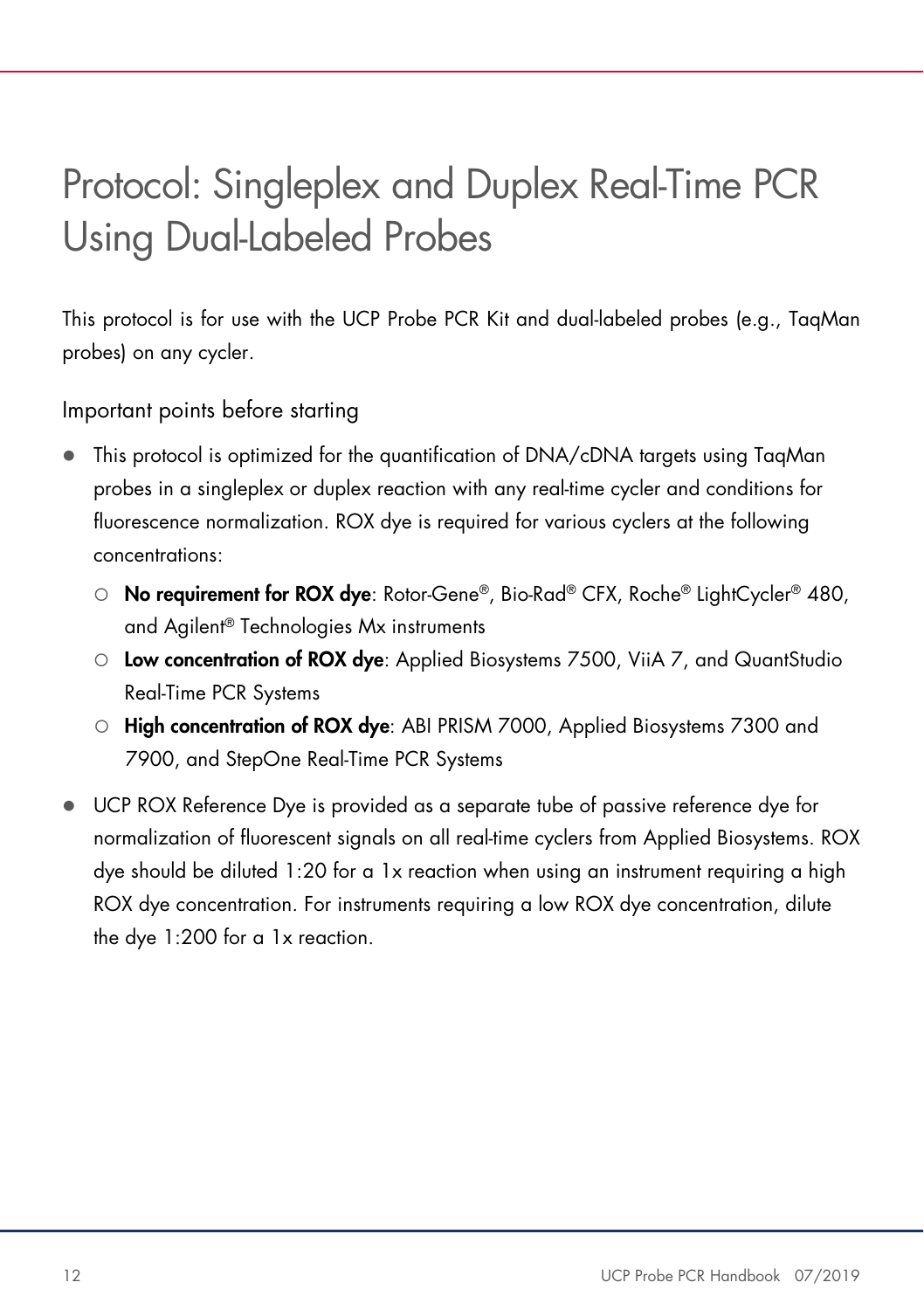- The dye in UCP Yellow Template Dilution Buffer allows tracking of pipetted samples in the qPCR. When template is added to the blue UCP Probe PCR Master Mix, the color changes from blue to green. The use of this buffer is optional. It is provided as a 100x concentrate and should be diluted (using water or buffer) to obtain a 1x final concentration within the sample.[\\*](#page-12-0) To generate a template dilution series (e.g., for absolute quantification or determination of PCR efficiency), dilute the 100x concentrate (using template and UCP Water) to obtain a final concentration of 1x UCP Yellow Template Dilution Buffer. The buffer does not affect sample stability or qPCR.
- For the highest efficiency in real-time qPCR using TaqMan probes, amplicons should ideally be 60–150 bp in length. However, longer amplicons (e.g., for total bacterial load analysis) might also work.
- Always start with the cycling conditions and primer concentrations specified in this protocol.
- The PCR protocol must start with an initial incubation step of 2 min at 95°C to activate the DNA polymerase.
- For ease of use, we recommend preparing a 20x primer–probe mix containing targetspecific primers and probes for each target. A 20x primer–probe mix consists of 6 μM of each primer and 2 μM probe in TE buffer or UCP Water in case of microbial target amplification. Alternatively, it may be preferable to prepare the reaction mix with separate primer and probe solutions. We recommend using 1 μl of 20x primer mix per 20 μl reaction
- For 96-well block cyclers, we recommend a final reaction volume of 20 µl. For 384-well block cyclers, we recommend a final reaction volume of 10 µl.
- Always readjust the threshold value for analysis of every run.

<span id="page-12-0"></span><sup>\*</sup> Example: Add 0.5 μl Yellow Template Dilution Buffer to a 50 μl sample, which can be used as template in various PCR runs, regardless of the volume added to each reaction. Yellow Template Dilution Buffer can be prediluted using UCP Water. In this example, add 5 μl of 1:10 prediluted Yellow Template Dilution Buffer.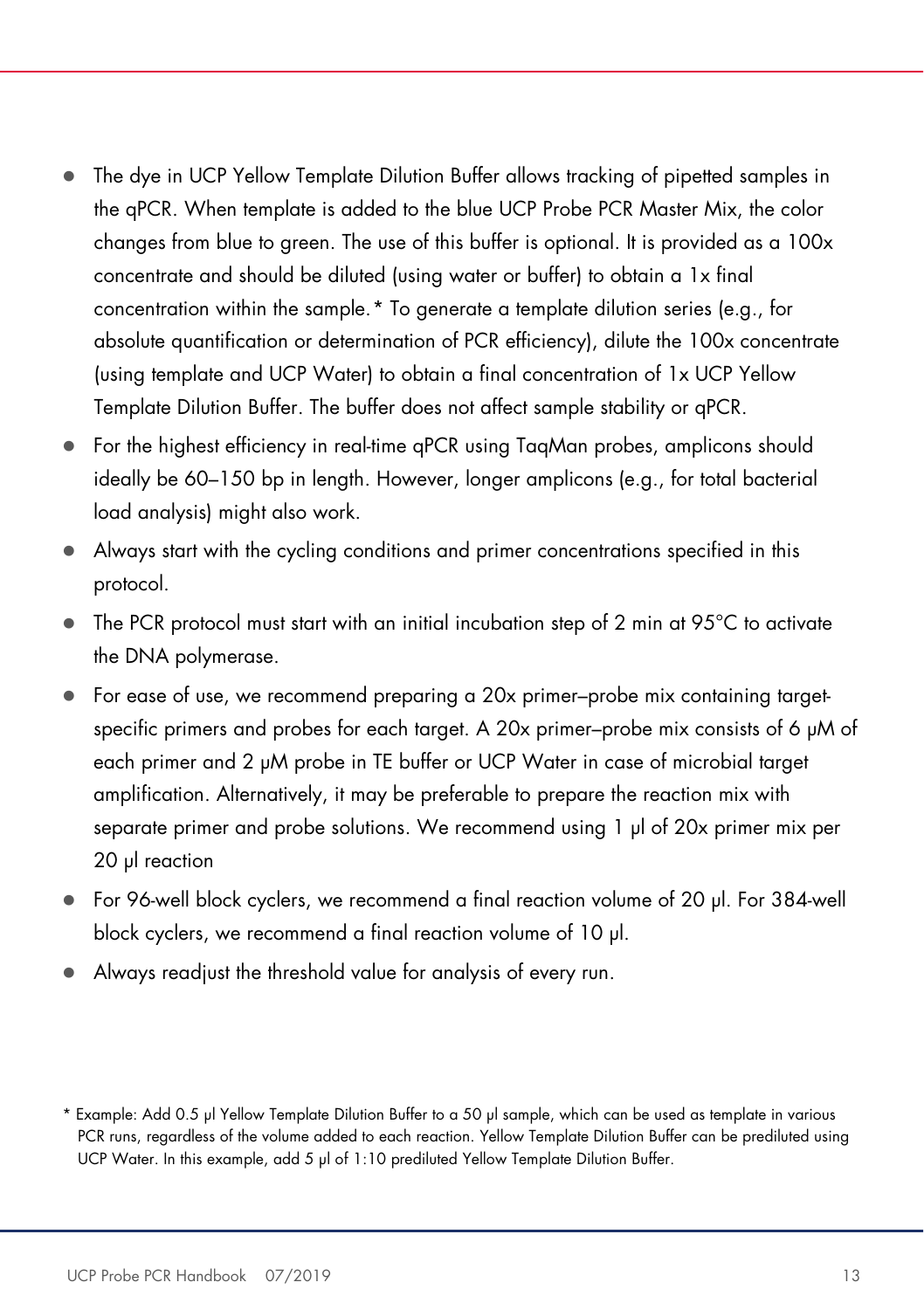### Procedure

- 1. Thaw 2x UCP Probe PCR Master Mix, UCP Yellow Template Dilution Buffer, template DNA or cDNA, primers, probes, UCP ROX Reference Dye (if required), and UCP Water. Mix the individual solutions.
- 2. Prepare a reaction mix according to [Table 3.](#page-13-0) Due to the hot start of the PCR reactions, it is not necessary to keep samples on ice during reaction setup or while programming the real-time cycler.

|                                                           | Volume/reaction                 |                   |                                                                                  |
|-----------------------------------------------------------|---------------------------------|-------------------|----------------------------------------------------------------------------------|
| Component                                                 | 96-well block                   | 384-well block    | <b>Final concentration</b>                                                       |
| 2x UCP Probe PCR Master Mix                               | $10 \mu$                        | $5 \mu$           | 1x                                                                               |
| UCP ROX Reference Dye (Applied<br>Biosystems cycler only) | $1 \mu$ /0.1 $\mu$ <sup>*</sup> | $0.5$ µl/0.05 µl* | 1x                                                                               |
| 20x primer-probe mix $1^{\dagger}$                        | $1 \mu$                         | $0.5$ pl          | 0.3 µM forward primer 1<br>0.3 µM reverse primer 1<br>0.1 µM TaqMan Probe 1      |
| $20x$ primer-probe mix $2†$                               | 1 µl                            | $0.5$ pl          | 0.3 $\mu$ M forward primer 2<br>0.3 µM reverse primer 2<br>0.1 µM TagMan Probe 2 |
| Template DNA (added at step 4)                            | Variable                        | Variable          | $\leq$ 100 ng/reaction                                                           |
| <b>UCP Water</b>                                          | Variable                        | Variable          |                                                                                  |
| <b>Total reaction volume</b>                              | $20 \mu$                        | $10 \mu$          |                                                                                  |

#### <span id="page-13-0"></span>Table 3. Reaction setup

Results in a 1:20 dilution for high ROX cyclers (i.e., ABI PRISM 7000, Applied Biosystems 7300, 7900, and StepOne Real-Time PCR Systems) and a 1:200 dilution for low ROX dye cyclers (i.e., Applied Biosystems 7500, ViiA 7, and QuantStudio Real-Time PCR Systems).

 $\pm$  A 20x primer–probe mix consists of 6 μM of each primer and 2 μM of each probe in UCP Water. Ideal concentrations may vary, depending on the assay used. Primers can either be premixed and added simultaneously or added separately.

- 3. Mix the reaction thoroughly and dispense appropriate volumes into PCR tubes or wells of a PCR plate.
- 4. Add template DNA or cDNA (≤100 ng per reaction) to the individual PCR tubes or wells containing the reaction mix.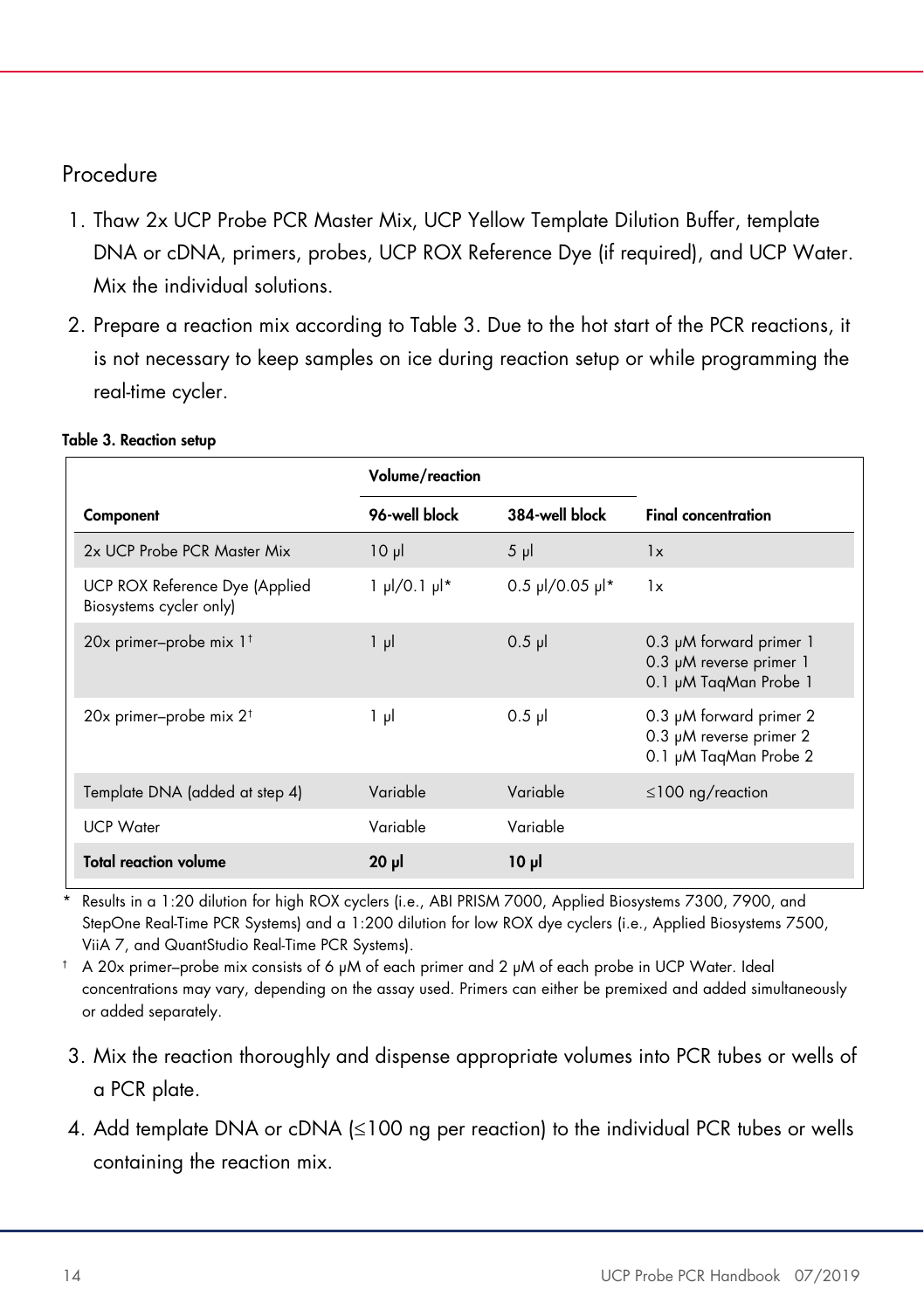5. Program the real-time cycler according to the program outlined in [Table 4](#page-14-0) or [Table 5.](#page-14-1) Data acquisition should be performed during the combined annealing/extension step.

| <b>Step</b>                        | Time            | Temperature    | Ramp rate         |
|------------------------------------|-----------------|----------------|-------------------|
| <b>PCR</b> initial heat activation | $2$ min         | 95 $°C$        | Maximal/fast mode |
| 2-step cycling                     |                 |                |                   |
| Denaturation                       | 5 <sub>s</sub>  | $95^{\circ}$ C | Maximal/fast mode |
| Combined annealing/extension       |                 |                |                   |
| • Singleplex                       | $5 s*$          | $60^{\circ}$ C | Maximal/fast mode |
| • Duplex                           | $30s*$          | $60^{\circ}$ C | Maximal/fast mode |
| Number of cycles                   | 40 <sup>†</sup> |                |                   |

#### <span id="page-14-0"></span>Table 4. Two-step cycling conditions

\* If your cycler does not accept this short time for data acquisition, use the shortest acceptable time.

† The number of cycles depends on the amount of template DNA.

#### <span id="page-14-1"></span>Table 5. Three-step cycling conditions for longer or difficult amplicons

| <b>Step</b>                        | Time            | <b>Temperature</b> | Ramp rate         |
|------------------------------------|-----------------|--------------------|-------------------|
| <b>PCR</b> initial heat activation | 2 min           | 95 $°C$            | Maximal/fast mode |
| 3-step cycling                     |                 |                    |                   |
| Denaturation                       | 5 <sub>s</sub>  | $95^{\circ}$ C     | Maximal/fast mode |
| Annealing                          | 15 <sub>s</sub> | $50-60^{\circ}$ C  | Maximal/fast mode |
| Extension                          | $20 s*$         | $72^{\circ}$ C     |                   |
| Number of cycles                   | 40 <sup>†</sup> |                    |                   |

If your cycler does not accept this short time for data acquisition, use the shortest acceptable time.

† The number of cycles depends on the amount of template DNA.

6. Place the PCR tubes or plates in the real-time cycler and start the cycling program.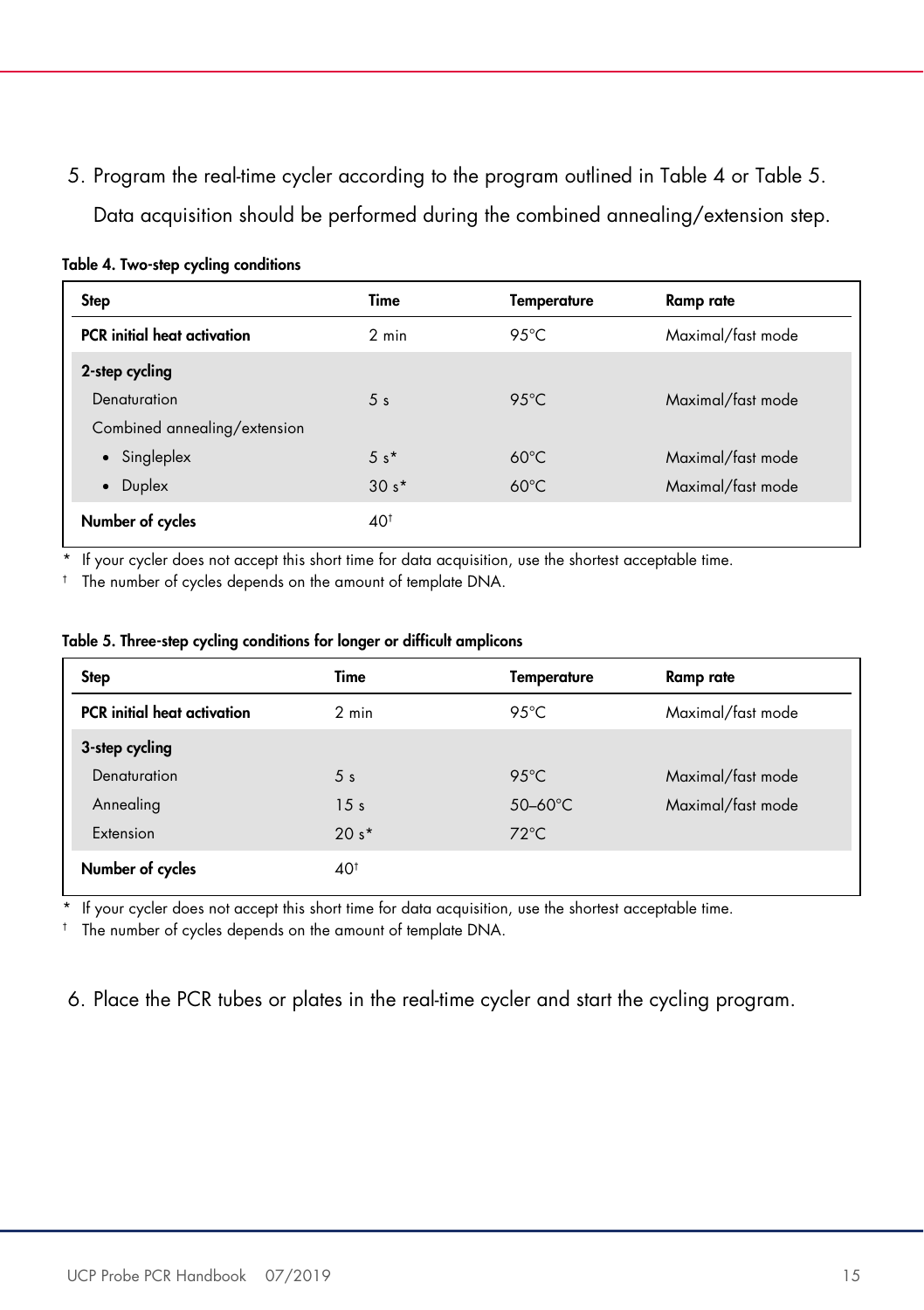### Guidelines for effective duplex assays

The UCP Probe PCR Kit works well with most existing probe systems that have been designed using standard design methods. However, for optimal performance of a probe system in quantitative duplex real-time qPCR, some considerations need to be made, including the choice of a compatible combination of reporter dyes (i.e., the fluorophores on the probes) and the quality of the primers and probes. Please read the following guidelines before starting.

- Check the functionality of each set of primers and probe in individual assays before combining the different sets in a duplex assay.
- $\bullet$  Perform appropriate controls for evaluating the performance of your duplex assays (e.g., amplifying each target individually and comparing the results with those for the duplex assay).
- $\bullet$  For duplex analysis, the use of nonfluorescent quenchers (e.g., Black Hole Quencher®) [BHQ] on TaqMan probes) is preferred over fluorescent quenchers (e.g., TAMRA™ fluorescent dye). TAMRA quencher can be used in duplex analysis if the 2 reporter dyes are 6-FAM™ dye and HEX, JOE™, or VIC® dye.
- PCR products should be as short as possible, ideally 60–150 bp. Always use the same algorithm or software to design the primers and probes. For optimal results, only combine assays that have been designed using the same parameters (e.g., similar melting points  $[T_m]$ ). For details, see Appendix B.
- Check the concentration and integrity of primers and probes before starting. For details, see Appendix B.
- Check the real-time cycler user manual for correct setup of the cycler for duplex analysis (e.g., setting up detection of 2 dyes from the same well). Be sure to activate the detector for each reporter dye used.
- Some real-time cyclers require you to perform a calibration procedure for each reporter dye. Check whether the reporter dyes you selected for your duplex assay are part of the standard set of dyes already calibrated on your cycler. If they are not, perform a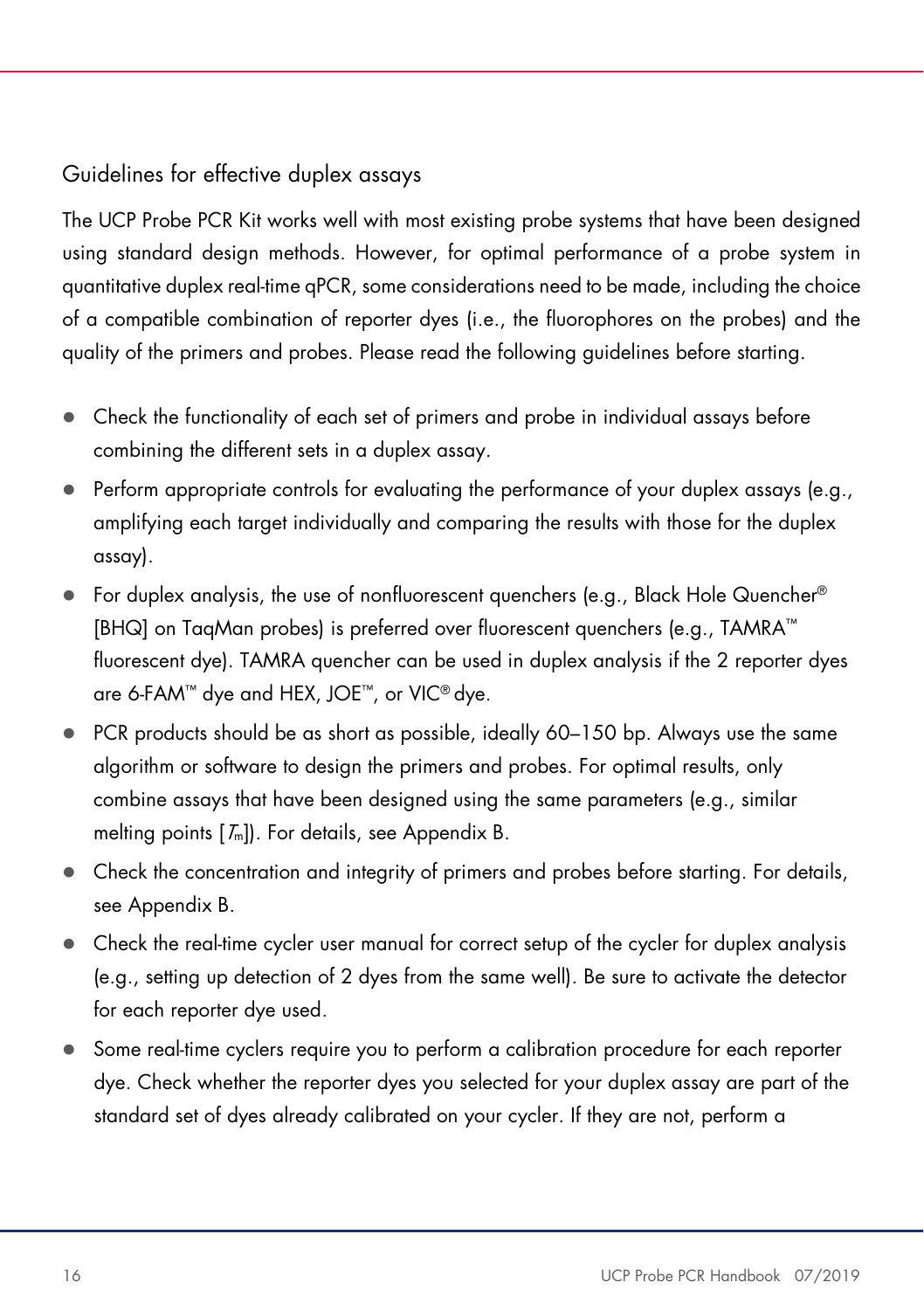calibration procedure for each dye before using them for the first time (for details, refer to the manufacturer's instructions for your real-time cycler).

- Always start with the cycling conditions specified in the protocol.
- Optimal analysis settings (i.e., baseline settings and threshold values) for each reporter dye are a prerequisite for accurate quantification data. For details, check the literature from the manufacturer of your real-time cycler.

### Suitable combinations of reporter dyes

Duplex real-time PCR requires the simultaneous detection of 2 different fluorescent reporter dyes. For accurate detection, the fluorescence spectra of the dyes should be well separated or exhibit only minimal overlap [\(Table 6\)](#page-16-0).

Note: Please refer to the user manual or other technical documentation for your instrument to find out which reporter dyes can be used in duplex analysis.

| <b>Excitation maximum (nm)</b> | Emission maximum (nm)* |
|--------------------------------|------------------------|
| 494                            | 518                    |
| 521                            | 538                    |
| 520                            | 548                    |
| 538                            | 552                    |
| 526                            | 552                    |
| 535                            | 553                    |
| 542                            | 574                    |
| 546                            | 575                    |
| 552                            | 570                    |
| 560                            | 582                    |
| 588                            | 604                    |
| 587                            | 607                    |
| 596                            | 615                    |
| 643                            | 667                    |
|                                |                        |

<span id="page-16-0"></span>Table 6. Dyes commonly used in multiplex real-time PCR

\* Emission spectra may vary depending on the buffer conditions.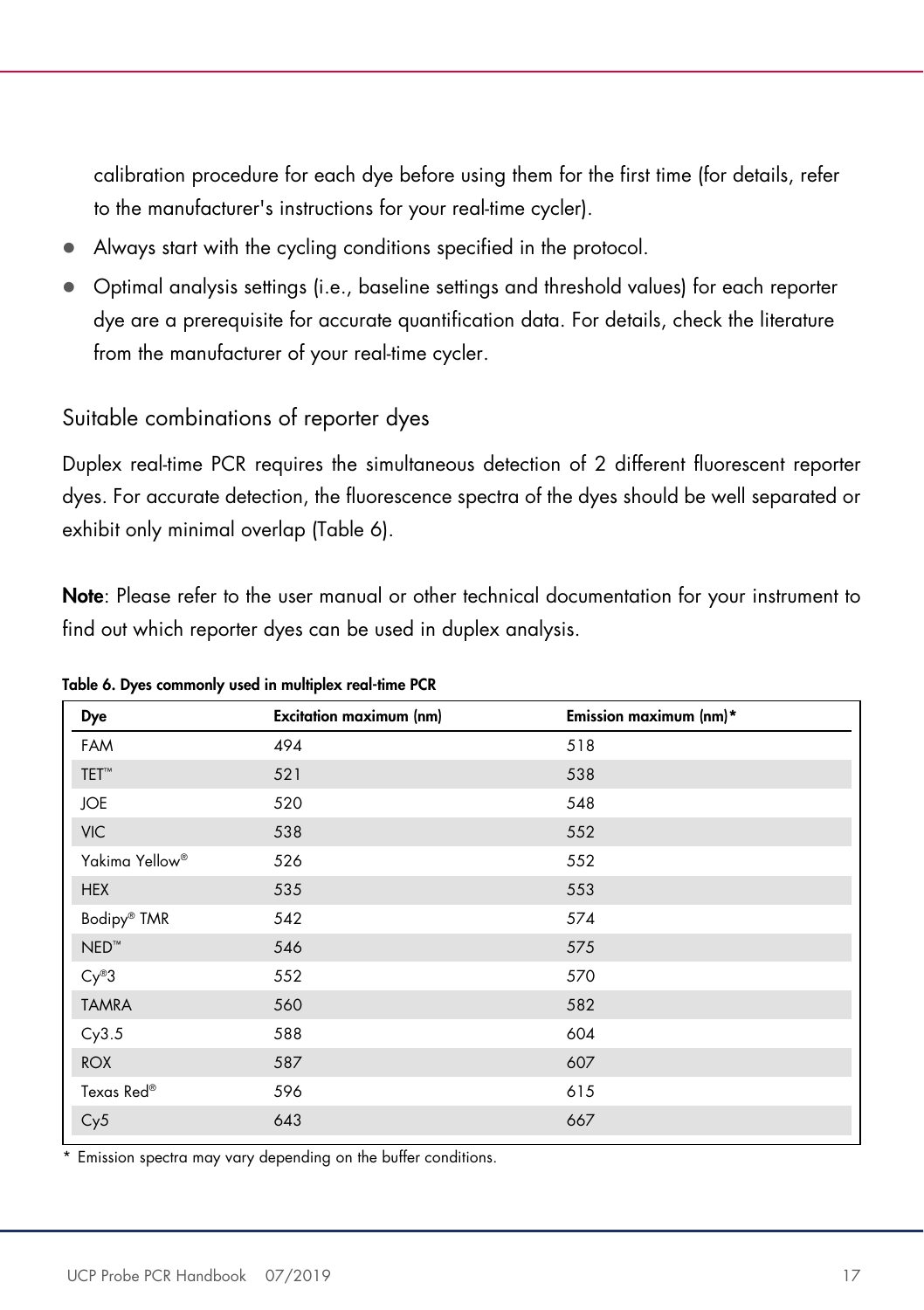# <span id="page-17-0"></span>Troubleshooting Guide

This troubleshooting guide may be helpful in solving any problems that may arise. For more information, see also the Frequently Asked Questions page at our Technical Support Center: www.qiagen.com/FAQ/FAQList.aspx. The scientists in QIAGEN Technical Services are always happy to answer any questions you may have about either the information and/or protocols in this handbook or sample and assay technologies (for contact information, visit www.qiagen.com).

|    |                                                       | <b>Comments and suggestions</b>                                                                                                                                                                                                                                                                                                                        |  |  |  |
|----|-------------------------------------------------------|--------------------------------------------------------------------------------------------------------------------------------------------------------------------------------------------------------------------------------------------------------------------------------------------------------------------------------------------------------|--|--|--|
|    | No signal or one or more signals detected late in PCR |                                                                                                                                                                                                                                                                                                                                                        |  |  |  |
|    | a) Incorrect cycling conditions                       | Always start with the optimized cycling conditions specified in the protocols. Be<br>sure that the PCR step of your cycling conditions include the initial step for<br>activation of the DNA polymerase (95°C for 2 min) and the specified times for<br>denaturation and annealing/extension.                                                          |  |  |  |
|    | b) DNA polymerase not<br>activated                    | Ensure that the cycling program includes the DNA polymerase activation step<br>(2 min at 95°C) as described in the protocols.                                                                                                                                                                                                                          |  |  |  |
|    | c) Pipetting error or missing<br>reagent              | Check the concentrations and storage conditions of the reagents, including<br>primers, probes, and template nucleic acid. See Appendix B for details on<br>evaluating the concentration of primers and probes. Repeat the PCR. Use the<br>provided UCP Yellow Template Dilution Buffer to prevent errors during<br>reaction setup.                     |  |  |  |
|    | d) Wrong or no detection step                         | Ensure that fluorescence detection takes place during the combined<br>annealing/extension step when using TaqMan probes.                                                                                                                                                                                                                               |  |  |  |
|    | e) Primer or probe<br>concentration not optimal       | Use optimal primer concentrations. For TaqMan assays, use each primer at<br>0.3 µM. In most cases, a probe concentration of 0.1 µM provides satisfactory<br>results. Check the concentrations of primers and probes by spectrophotometry<br>(see Appendix B).                                                                                          |  |  |  |
| f) | Problems with starting template                       | Check the concentration, storage conditions, and quality of the starting template<br>(see Appendix B). If necessary, make new serial dilutions of template nucleic<br>acid from the stock solutions. Repeat the PCR using the new dilutions. Ensure<br>that the template is free of DNase contamination to avoid degradation during<br>reaction setup. |  |  |  |
| g) | Insufficient amount of starting<br>template           | Increase the amount of template, if possible. Ensure that sufficient copies of the<br>target nucleic acids are present in your sample.                                                                                                                                                                                                                 |  |  |  |
|    | h) Insufficient number of cycles                      | Increase the number of cycles.                                                                                                                                                                                                                                                                                                                         |  |  |  |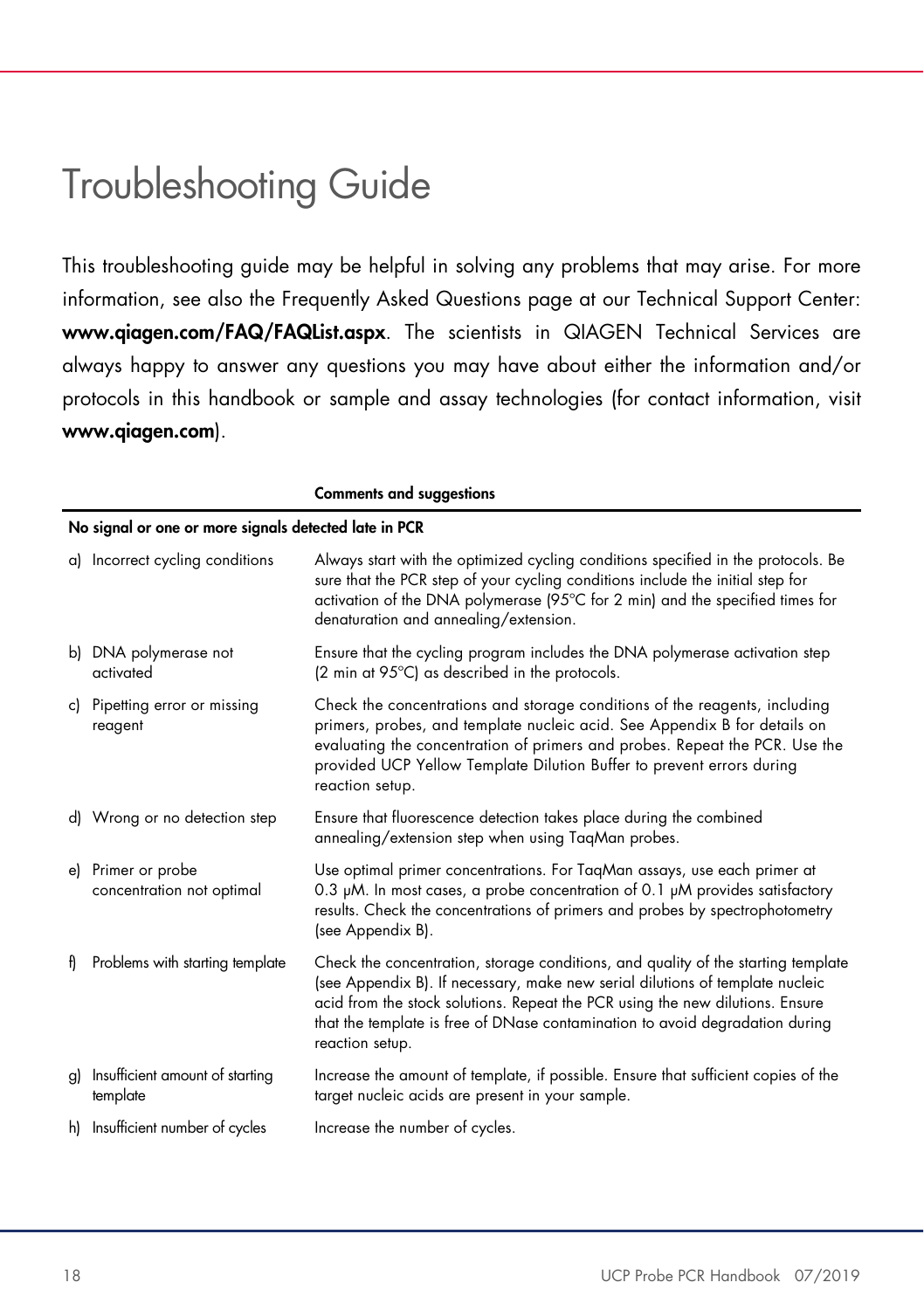|                                                                        |                                                                                 | <b>Comments and suggestions</b>                                                                                                                                                                                                |  |
|------------------------------------------------------------------------|---------------------------------------------------------------------------------|--------------------------------------------------------------------------------------------------------------------------------------------------------------------------------------------------------------------------------|--|
| i)                                                                     | Reaction volume too high                                                        | For 96-well block cyclers, we recommend a final reaction volume of 20 µl. For<br>384-well block cyclers, we recommend a final reaction volume of 10 µl.                                                                        |  |
| i)                                                                     | qPCR product too long                                                           | For optimal results, PCR products should be between 60 and 150 bp. PCR<br>products should not exceed 300 bp.                                                                                                                   |  |
| k)                                                                     | Primer design not optimal                                                       | Check for PCR products by gel electrophoresis. If no specific PCR products are<br>detected, review the primer design guidelines (see Appendix B).                                                                              |  |
| I)                                                                     | Probe design not optimal                                                        | If the amplification reaction was successful, there may be a problem with the<br>probe. Review the probe design guidelines (see Appendix B).                                                                                   |  |
|                                                                        | m) Wrong detection channel/<br>filter chosen                                    | Ensure that the correct detection channel is activated or that the correct filter set<br>is chosen for the reporter dye.                                                                                                       |  |
|                                                                        | n) No detection activated                                                       | Check that fluorescence detection was activated in the cycling program.                                                                                                                                                        |  |
|                                                                        | o) Probe synthesis not optimal                                                  | Check the quality of dual-labeled probes by incubation with DNase I. A<br>correctly synthesized probe, containing both fluorophore and quencher, will<br>show a significant increase in fluorescence after DNase I incubation. |  |
|                                                                        | p) Primers degraded                                                             | Check for possible degradation of primers on a denaturing polyacrylamide gel.                                                                                                                                                  |  |
|                                                                        | Increased fluorescence or C <sub>q</sub> value for "No Template" control        |                                                                                                                                                                                                                                |  |
|                                                                        | a) Contamination of reagents                                                    | Discard all the components of the assay (e.g., Master Mix, primers, and probes).<br>Repeat the assay using new components.                                                                                                     |  |
|                                                                        | b) Contamination during reaction<br>setup                                       | Take appropriate precautions during reaction setup, such as using<br>aerosol-barrier pipette tips.                                                                                                                             |  |
|                                                                        | c) Minimal probe degradation,<br>leading to sliding increase in<br>fluorescence | Check the amplification plots and adjust the threshold settings.                                                                                                                                                               |  |
|                                                                        | Varying fluorescence intensity                                                  |                                                                                                                                                                                                                                |  |
|                                                                        | a) Contamination of real-time<br>cycler                                         | Decontaminate the real-time cycler according to the manufacturer's instructions.                                                                                                                                               |  |
|                                                                        | b) Real-time cycler no longer<br>calibrated                                     | Recalibrate the real-time cycler according to the manufacturer's instructions.                                                                                                                                                 |  |
|                                                                        | All cycler systems                                                              |                                                                                                                                                                                                                                |  |
| Wavy curve at high template<br>amounts for highly expressed<br>targets |                                                                                 | In the analysis settings, reduce the number of cycles used for background calculation<br>(if your real-time cycler allows you to do so) or reduce the amount of template.                                                      |  |
| Applied Biosystems instruments only                                    |                                                                                 |                                                                                                                                                                                                                                |  |
|                                                                        | $\Delta$ Rn values unexpectedly too high<br>or too low                          | The concentration of the UCP ROX Reference Dye is wrong. To choose the right ROX<br>concentration for your cycler, refer to<br>Table 1.                                                                                        |  |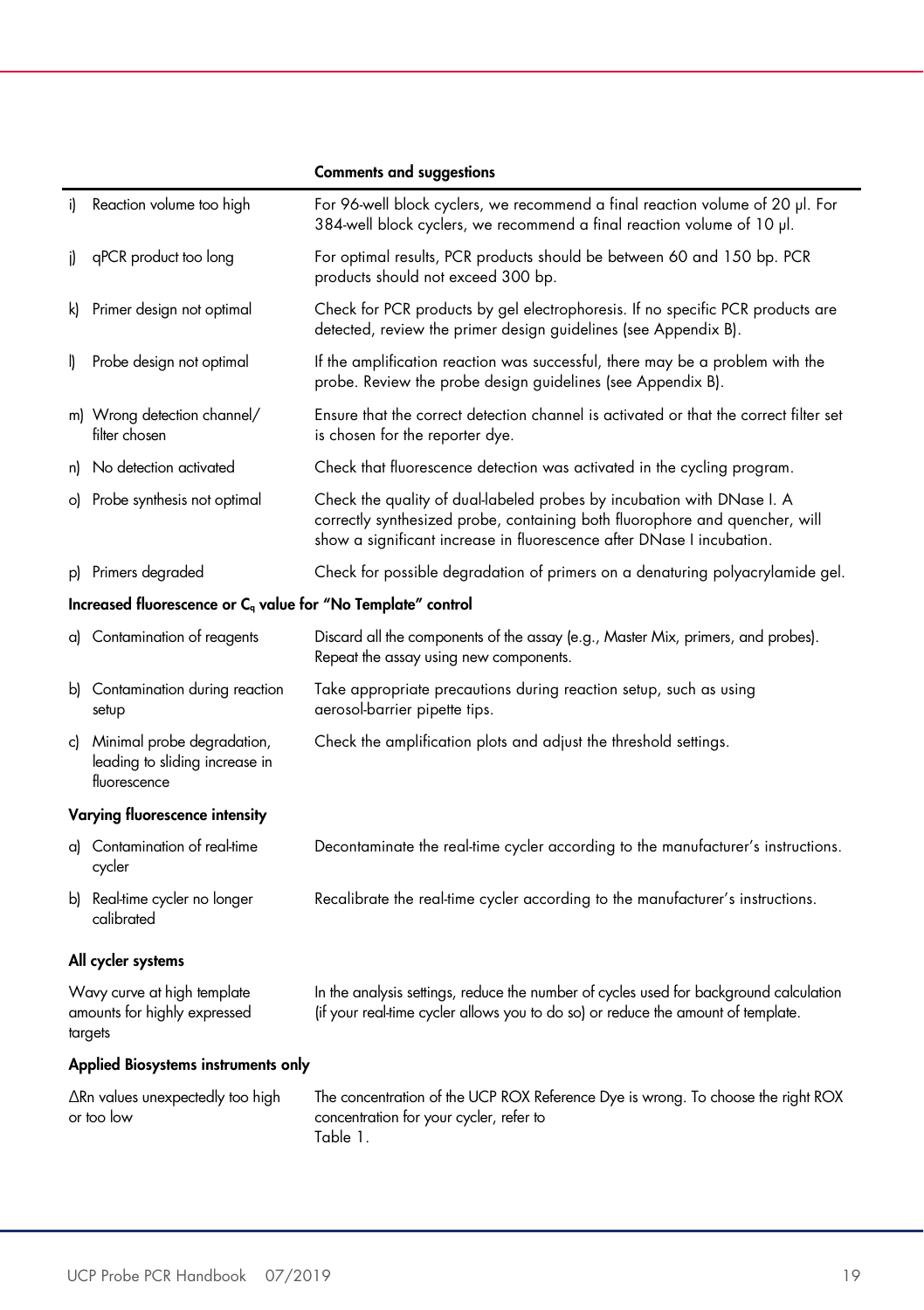# <span id="page-19-0"></span>Appendix A: Reaction Setup Using Master Mix Containing a High Concentration of ROX

Note: This appendix is only relevant for a reaction setup using a Master Mix containing a high concentration of ROX that has been added according to [Table 2.](#page-9-1) When using a Master Mix containing a low concentration of ROX, the volume of ROX added is negligible and the standard reaction setup as described in [Table 3](#page-13-0) should be used.

|                                     | Volume/reaction |                |                                                                               |
|-------------------------------------|-----------------|----------------|-------------------------------------------------------------------------------|
| Component                           | 96-well block   | 384-well block | <b>Final concentration</b>                                                    |
| 2x UCP Probe PCR Master Mix*        | $11 \mu$        | $5.5$ $\mu$    | 1x                                                                            |
| 20x primer-probe mix 1              | $1 \mu$         | $0.5$ $\mu$    | 0.3 µM forward primer 1<br>0.3 µM reverse primer 1<br>0.1-2 µM TaqMan probe 1 |
| 20x primer-probe mix 2 <sup>t</sup> | $1 \mu$         | $0.5$ $\mu$    | 0.3 µM forward primer 2<br>0.3 µM reverse primer 2<br>0.1 µM TaqMan probe 2   |
| Template DNA (added at step 4)      | Variable        | Variable       | 10 fg $-$ 100 ng/reaction                                                     |
| <b>UCP Water</b>                    | Variable        | Variable       |                                                                               |
| <b>Total reaction volume</b>        | $20$ $\mu$      | $10 \mu$       |                                                                               |

#### Table 7. Reaction setup

\* Contains a 1:20 dilution for high ROX instruments (i.e., ABI PRISM 7000, Applied Biosystems 7300, 7900, and StepOne Real-Time PCR Systems).

† A 20x primer–probe mix consists of 6 μM of each primer and 2 μM of each probe in UCP Water. Ideal concentrations may vary, depending on the assay used. Primers can either be premixed and added simultaneously or added separately.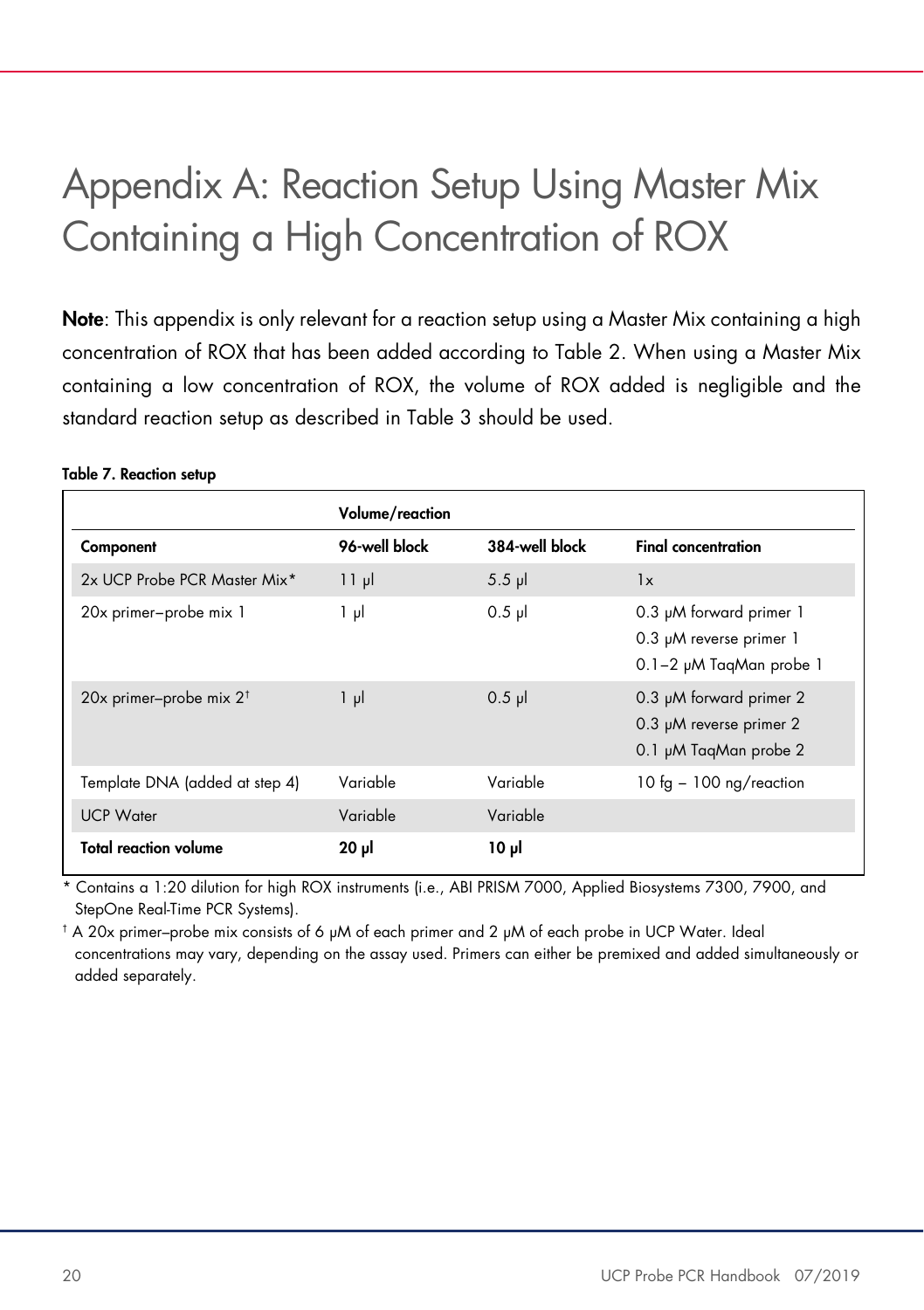# <span id="page-20-0"></span>Appendix B: Assay Design and Handling Primers and Probes

Important factors for successful quantitative singleplex and duplex real-time RT-PCR include the design of optimal primer pairs and probes, the use of appropriate primer and probe concentrations, and the correct storage of primers and probes.

### Assay design

Guidelines for the optimal design of primers and probes are given below. It is particularly important to minimize nonspecific annealing of primers and probes. This can be achieved through careful assay design.

### $T<sub>m</sub>$  of primers for TaqMan assays

- Use specialized design software (e.g., Primer Express® Software) to design primers and probes.
- $\bullet$   $\tau_{\text{m}}$  of all primers should be 58–62°C and within 2°C of each other.
- $\bullet$   $\tau_{\rm m}$  of probes should be 8–10°C higher than the  $\tau_{\rm m}$  of the primers.
- Avoid a guanidine at the 5' end of probes, next to the reporter, because this causes quenching.
- Avoid runs of 4 or more of the same nucleotide, especially of guanidine.
- Choose the binding strand so that the probe has more C than G bases.
- All assays should be designed using the same settings to ensure that they will work optimally under the same cycling conditions (60ºC annealing/extension).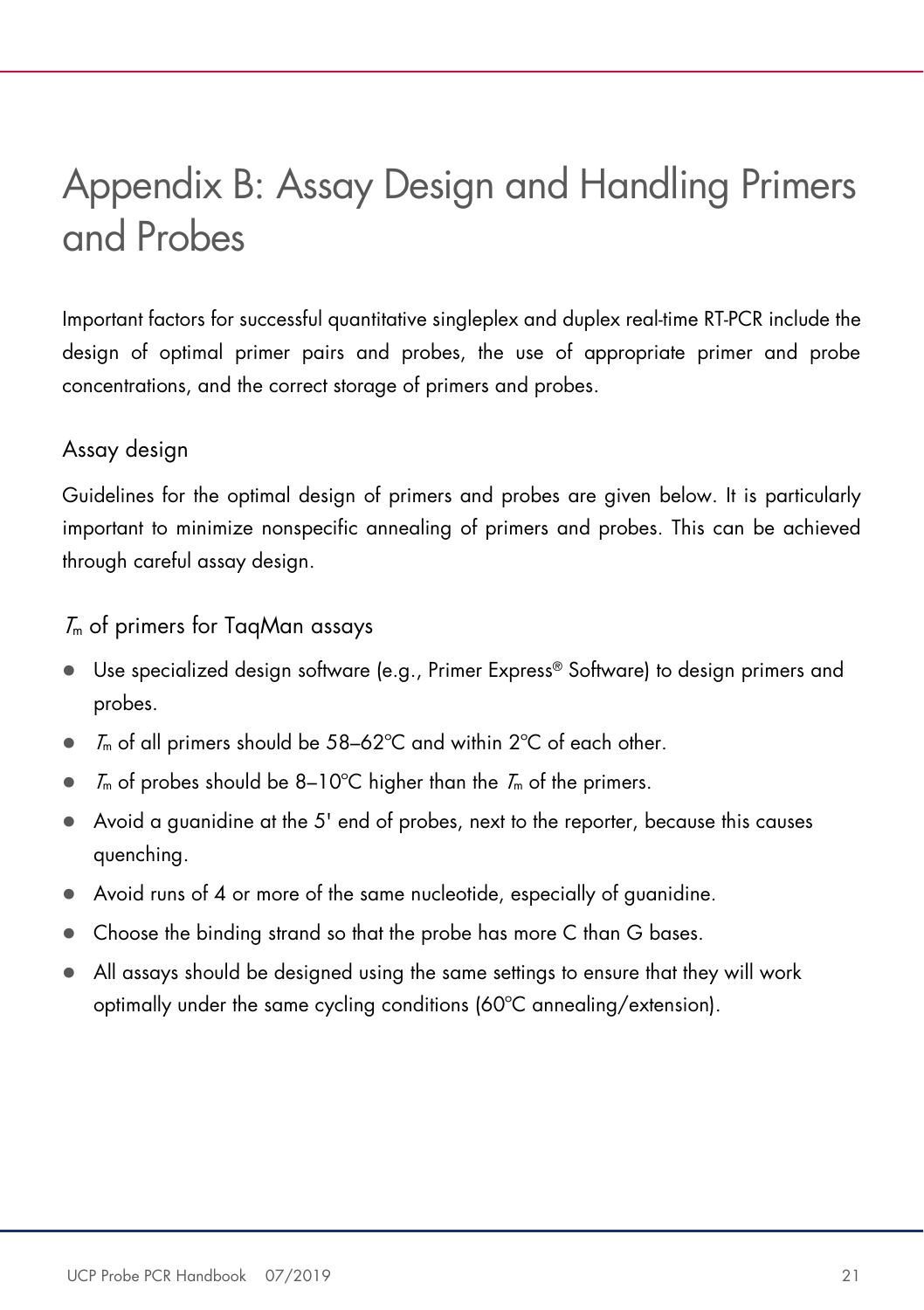### Primer sequence

- Length: 18–30 nucleotides
- GC content: 30–70%
- Always check the specificity of primers by performing a BLAST® search (www.ncbi.nlm.nih.gov/blast). Ensure that primer sequences are unique for your template sequence.
- Check that primers and probes are not complementary to each other.
- Try to avoid highly repetitive sequences.
- Avoid complementarity of 2 or 3 bases at the 3' ends of primer pairs to minimize primer-dimer formation.
- Avoid mismatches between the 3' end of primers and the template sequence.
- Avoid runs of 3 or more Gs and/or Cs at the 3' end. Avoid complementary sequences within a primer sequence and between the primer pair.

### Product size

Ensure that the length of RT-PCR products is 60–150 bp. Some longer amplicons may amplify efficiently in duplex RT-PCR, with minimal optimization.

### Handling and storing primers and probes

Guidelines for handling and storing primers and probes are given in Table 8. For optimal results, we recommend only combining primers of comparable quality.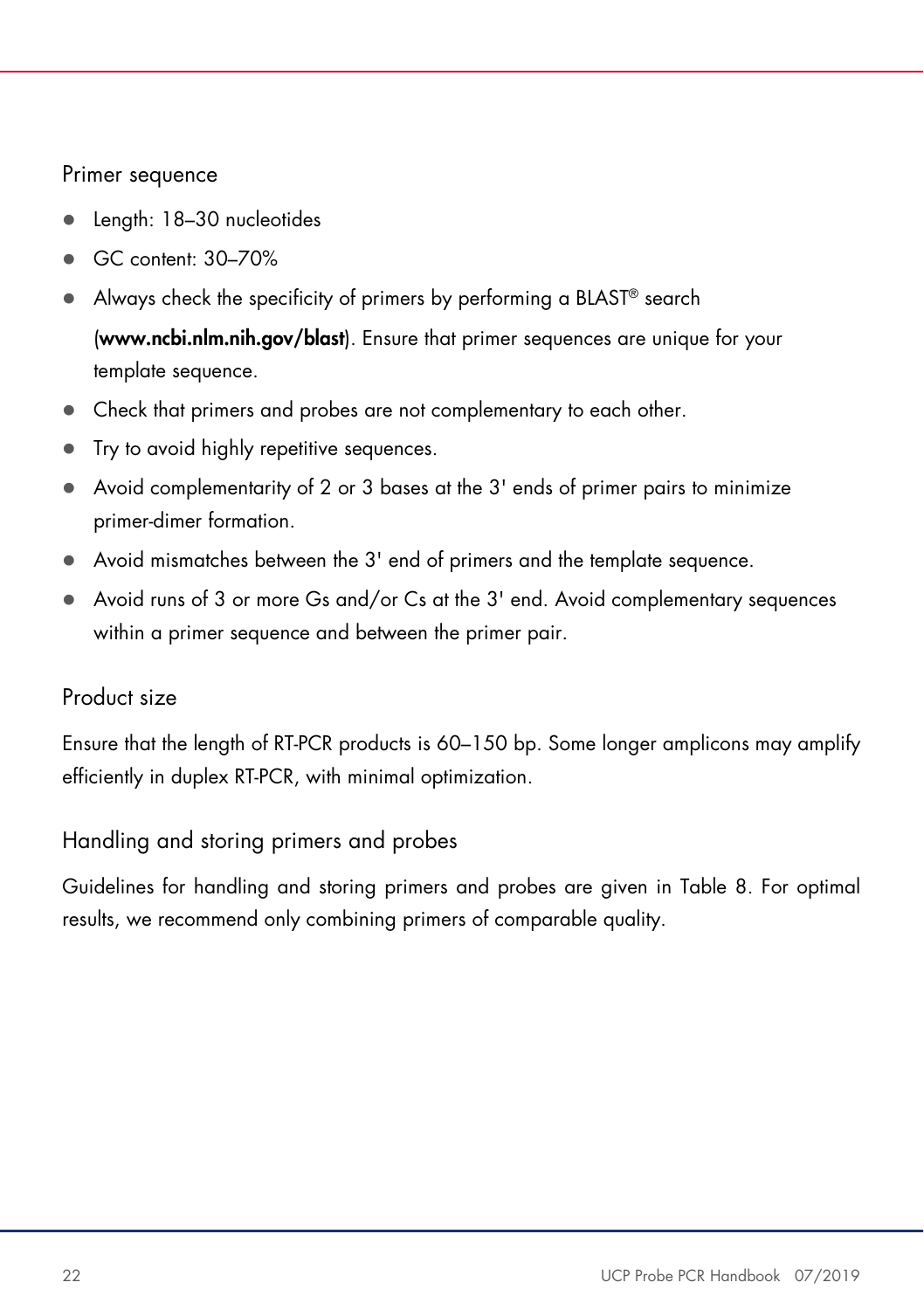Table 8. Guidelines for handling and storing primers and probes

|                                  | <b>Description</b>                                                                                                                                                                                                                                                                                                                                                                                                                                                                                                                                                                                                                                                                                                                                                                                                                                                                                                                                                                                                                                                                                                                                                                                               |
|----------------------------------|------------------------------------------------------------------------------------------------------------------------------------------------------------------------------------------------------------------------------------------------------------------------------------------------------------------------------------------------------------------------------------------------------------------------------------------------------------------------------------------------------------------------------------------------------------------------------------------------------------------------------------------------------------------------------------------------------------------------------------------------------------------------------------------------------------------------------------------------------------------------------------------------------------------------------------------------------------------------------------------------------------------------------------------------------------------------------------------------------------------------------------------------------------------------------------------------------------------|
| Storage buffer                   | Lyophilized primers should be dissolved in a small volume of low-salt buffer to give a<br>concentrated stock solution (e.g., 100 μM). We recommend using TE (10 mM Tris Cl, 1 mM<br>EDTA, pH 8.0) for standard primers and probes labeled with most fluorescent dyes. For<br>applications requiring ultraclean settings, oligonucleotides may be dissolved in UCP Water.<br>However, probes labeled with fluorescent dyes such as Cy3, Cy3.5, Cy5, and Cy5.5<br>should be stored in TE buffer, pH 7.0, because they tend to degrade at higher pH.                                                                                                                                                                                                                                                                                                                                                                                                                                                                                                                                                                                                                                                                |
| Storage                          | Primers should be stored in sterile, nuclease-free TE buffer in small aliquots at -20°C.<br>Standard primers are stable under these conditions for at least 1 year. Fluorescently labeled<br>probes are usually stable under these conditions for at least 6-9 months. Repeated freeze-<br>thaw cycles should be avoided, because they may lead to degradation.<br>For applications requiring ultraclean settings, oligonucleotides may be dissolved in UCP<br>Water. For easy and reproducible handling of primer–probe sets used in duplex assays, we<br>recommend preparing 20x primer–probe mixes, each containing 2 primers and 1 probe for<br>a particular target at the suggested concentrations (see protocols).                                                                                                                                                                                                                                                                                                                                                                                                                                                                                         |
| Dissolving primers<br>and probes | Before opening a tube containing lyophilized primer or probe, centrifuge the tube briefly to<br>collect all material at the bottom of the tube. To dissolve the primer or the probe, add the<br>required volume of sterile, nuclease-free TE buffer, and then mix and leave for 20 min to<br>allow the primer or probe to completely dissolve. Mix again and determine the<br>concentration by spectrophotometry as described below.                                                                                                                                                                                                                                                                                                                                                                                                                                                                                                                                                                                                                                                                                                                                                                             |
| Concentration                    | Spectrophotometric conversion for primers and probes:<br>1 $A_{260}$ unit = 20-30 $\mu$ g/ml<br>To check primer concentration, the molar extinction coefficient (£260) can be used:<br>$A_{260}$ = $\varepsilon_{260}$ x molar concentration of primer or probe<br>If the $\varepsilon_{260}$ value is not given on the data sheet supplied with the primers or probes, it can be<br>calculated from the primer sequence using the following formula:<br>$\epsilon_{260}$ = 0.89 x [(A x 15,480) + (C x 7340) + (G x 11,760) + (T x 8850)]<br>Example:<br>Concentration of diluted primer: $1 \mu M = 1 \times 10^{-6} M$<br>Primer length: 24 nucleotides with 6 each of A, C, G, and T bases<br>Calculation of expected $A_{260}$ : 0.89 x [(6 x 15,480) + (6 x 7340) + (6 x 11,760) +<br>$(6 \times 8850) \times (1 \times 10^{-6}) = 0.232$<br>The measured $A_{260}$ should be within ±30% of the theoretical value. If the measured $A_{260}$ is<br>very different to the theoretical value, we recommend recalculating the concentration of the<br>primers or probes or having the primers or probes resynthesized.<br>For probes, the fluorescent dye does not significantly affect the $A_{260}$ value. |
| Primer quality                   | The quality of 18-30mers can be checked on a 15% denaturing polyacrylamide gel; a<br>single band should be seen. Please contact QIAGEN Technical Services for a protocol.                                                                                                                                                                                                                                                                                                                                                                                                                                                                                                                                                                                                                                                                                                                                                                                                                                                                                                                                                                                                                                        |
| Probe quality                    | The quality of the fluorescent label and the purity of TaqMan probes can be determined by<br>comparing fluorescence before and after DNase digestion. Incubate probes with or without<br>5 units DNase at 37°C for 1 hour. A significant difference in fluorescence following DNase<br>treatment should be detectable.                                                                                                                                                                                                                                                                                                                                                                                                                                                                                                                                                                                                                                                                                                                                                                                                                                                                                           |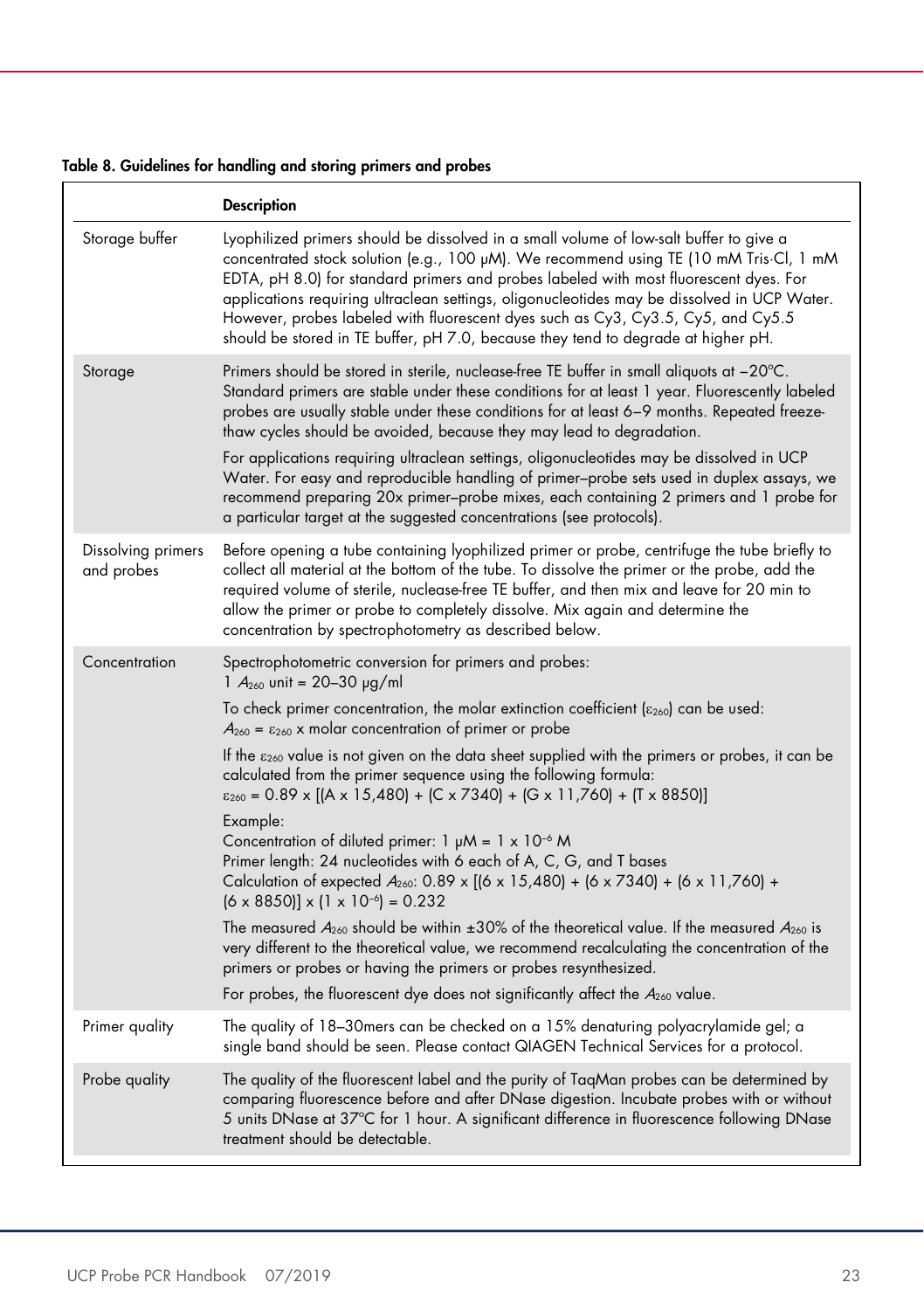# <span id="page-23-0"></span>Ordering Information

| Product                                      | <b>Contents</b>                                                                                                                                                                                                                  | Cat. no. |
|----------------------------------------------|----------------------------------------------------------------------------------------------------------------------------------------------------------------------------------------------------------------------------------|----------|
| UCP Probe PCR Kit (100)                      | For 100 x 20 µl reactions: 1 ml 2x UCP Probe<br>PCR Master Mix, 200 µl UCP Yellow Template<br>Dilution Buffer, 250 µl UCP ROX Reference<br>Dye, 4x 1.9 ml UCP Water                                                              | 208212   |
| UCP Probe PCR Kit (500)                      | For 500 $\times$ 20 µ reactions: $5 \times 1$ ml 2x UCP<br>Probe PCR Master Mix, 200 µl UCP Yellow<br>Template Dilution Buffer, 0.5 ml UCP ROX<br>Reference Dye, 1.9 ml UCP Water                                                | 208214   |
| UCP Probe 16S/18S<br>Quant Kit (100)         | For 100 x 20 µl reactions: 1x Microbial DNA<br>Standard, 1x 16S/18S DNA Probe Assay,<br>1 ml 2x UCP Probe PCR Master Mix, 200 µl<br>UCP Yellow Template Dilution Buffer, 250 µl<br>UCP ROX Reference Dye, 4x 1.9 ml UCP<br>Water | 208282   |
| SYBR® Green-based real-time PCR              | UCP SYBR <sup>®</sup> Green PCR Kit $-$ for highly sensitive, specific, and ultrafast                                                                                                                                            |          |
| UCP SYBR <sup>®</sup> Green PCR<br>Kit (100) | For $100 \times 20$ µ reactions: 1 ml $2 \times UCP$<br>SYBR® Green PCR Master Mix, 200 µl UCP<br>Yellow Template Dilution Buffer, 250 µl UCP<br>ROX Reference Dye, 1.9 ml RNase-free water                                      | 208012   |
| UCP SYBR <sup>®</sup> Green PCR<br>Kit (500) | For 500 $\times$ 20 µ reactions: $5 \times 1$ ml 2x UCP<br>SYBR® Green PCR Master Mix, 200 µl UCP<br>Yellow Template Dilution Buffer, 0.5 ml UCP<br>ROX Reference Dye, 4x 1.9 ml RNase-free water                                | 208014   |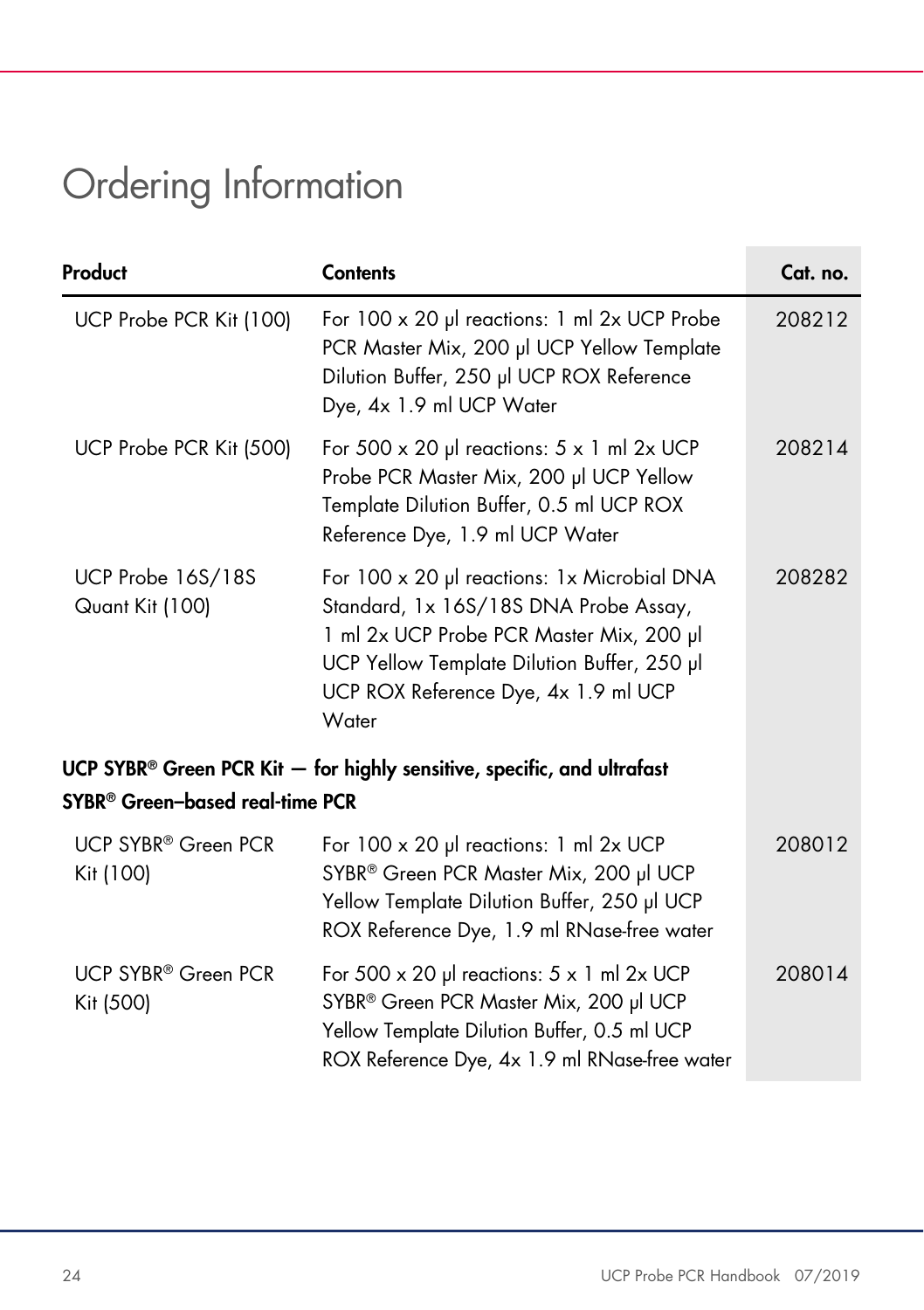| Product                                | <b>Contents</b>                                                                                                                                                                                                                              | Cat. no. |
|----------------------------------------|----------------------------------------------------------------------------------------------------------------------------------------------------------------------------------------------------------------------------------------------|----------|
| UCP SYBR® Green 16S<br>Quant Kit (100) | For 100 x 20 µl reactions: 1x Microbial DNA<br>Standard, 1x 16S DNA SYBR® Green Assay,<br>1 ml 2x UCP SYBR® Green PCR Master Mix,<br>200 µl UCP Yellow Template Dilution Buffer,<br>250 µl UCP ROX Reference Dye, 1.9 ml<br>RNase-free water | 208082   |
| UCP Probe 16S/18S<br>Quant Kit (100)   | For 100 x 20 µl reactions: 1x Microbial DNA<br>Standard, 1x 16S/18S DNA Probe Assay, 1 ml<br>2x UCP Probe PCR Master Mix, 200 µl UCP<br>Yellow Template Dilution Buffer, 250 µl UCP<br>ROX Reference Dye, 4x 1.9 ml UCP Water                | 208282   |
| <b>Related products</b>                |                                                                                                                                                                                                                                              |          |
| <b>UCP HiFidelity PCR Kit</b><br>(100) | For $100 \times 25$ µl PCR reactions: ultra-clean<br>production Master Mix for high-fidelity hot-start<br>PCR and microbiome applications                                                                                                    | 202742   |
| <b>UCP HiFidelity PCR Kit</b><br>(500) | For 500 $\times$ 25 µl PCR reactions: ultra-clean<br>production Master Mix for high-fidelity hot-start<br>PCR and microbiome applications                                                                                                    | 202744   |
| <b>UCP Multiplex PCR Kit</b><br>(100)  | For $100 \times 20$ µl PCR reactions: ultra-clean<br>production Master Mix for multiplex hot-start<br>PCR and microbiome applications                                                                                                        | 206742   |
| <b>UCP Multiplex PCR Kit</b><br>(500)  | For 500 $\times$ 20 µl PCR reactions: ultra-clean<br>production Master Mix for multiplex hot-start<br>PCR and microbiome applications                                                                                                        | 206744   |
| DNeasy® PowerSoil® Pro<br>Kit (50)     | For 50 preps: isolation of microbial genomic<br>DNA from all soil types                                                                                                                                                                      | 47014    |
| DNeasy PowerSoil Pro Kit<br>(250)      | For 250 preps: isolation of microbial genomic<br>DNA from all soil types                                                                                                                                                                     | 47016    |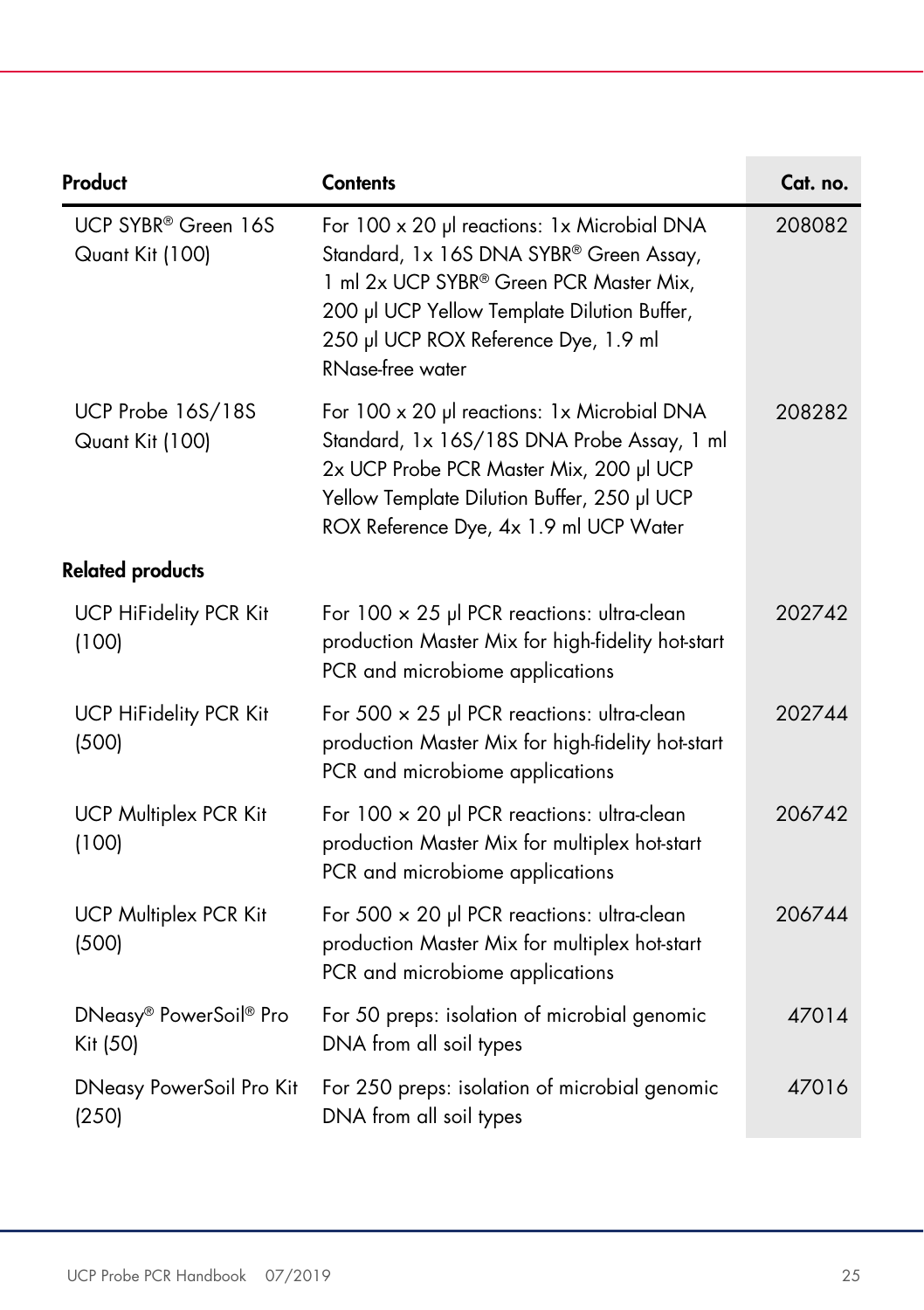| Product                                             | Contents                                                                                                                                                                                                    | Cat. no. |
|-----------------------------------------------------|-------------------------------------------------------------------------------------------------------------------------------------------------------------------------------------------------------------|----------|
| QIAamp® UCP DNA<br>Micro Kit (50)                   | For 50 preps: ultra-clean DNA purification<br>from small volume sample volumes                                                                                                                              | 56204    |
| QIAamp UCP Pathogen<br>Mini Kit (50)                | For 50 preps: microbial DNA purification from<br>whole blood, swabs, cultures, and body fluids                                                                                                              | 50214    |
| QIAgility <sup>®</sup> System<br>HEPA/UV (incl. PC) | Robotic workstation for automated PCR setup<br>(with UV light and HEPA filter), notebook,<br>computer and QIAgility software: includes<br>installation and training, 1-year warranty on<br>parts and labor. | 9001532  |

For up-to-date licensing information and product-specific disclaimers, see the respective QIAGEN kit handbook or user manual. QIAGEN kit handbooks and user manuals are available at www.qiagen.com or can be requested from QIAGEN Technical Services or your local distributor.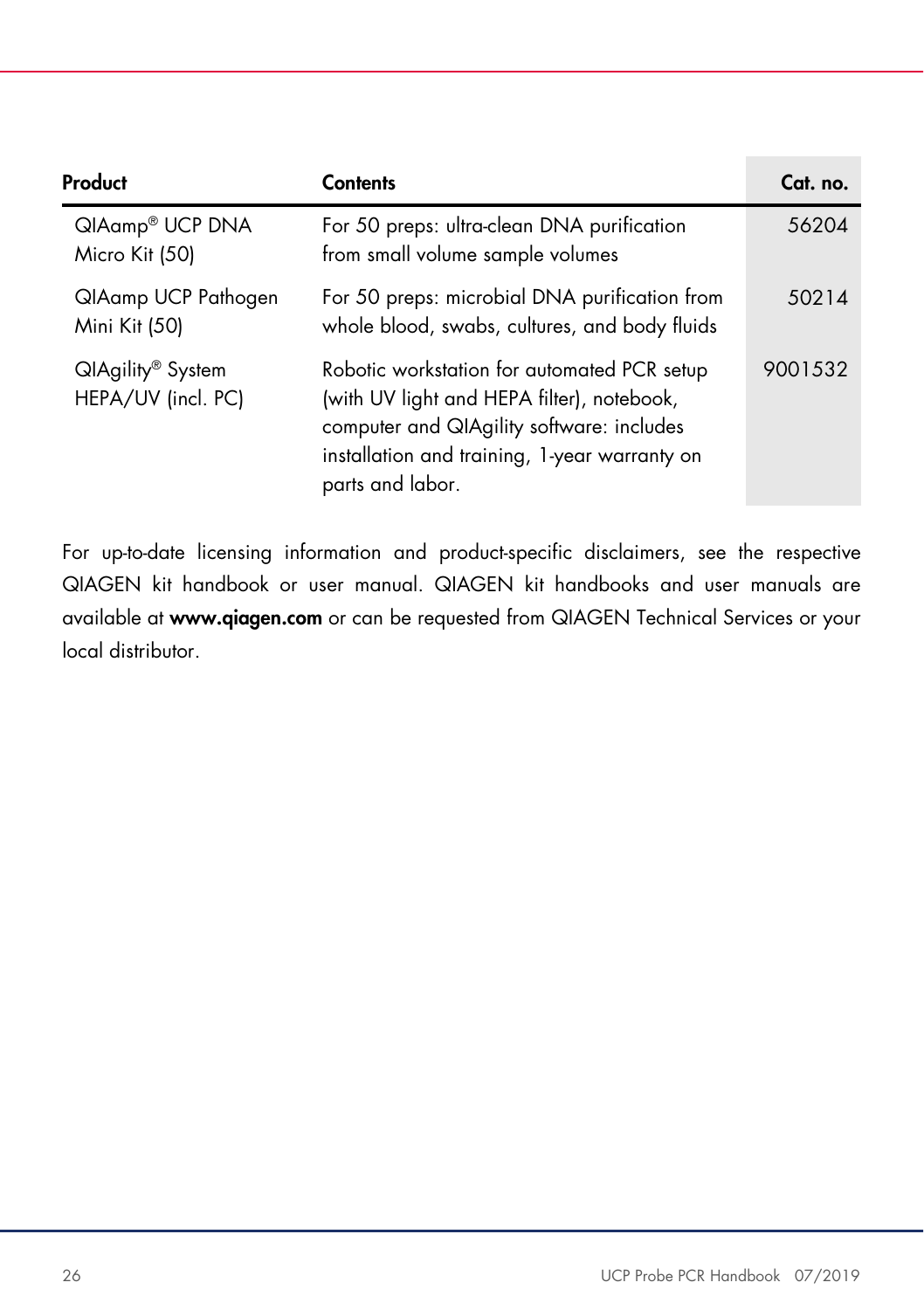## <span id="page-26-0"></span>Document Revision History

| Date    | Changes         |
|---------|-----------------|
| 07/2019 | Initial release |

#### Limited License Agreement for UCP Probe PCR Kit

Use of this product signifies the agreement of any purchaser or user of the product to the following terms:

- 1. The product may be used solely in accordance with the protocols provided with the product and this handbook and for use with components contained in the kit only. QIAGEN grants no license under any of its intellectual property to use or incorporate the enclosed components of this kit with any components not included within this kit except as described in the protocols provided with the product, this handbook, and additional protocols available at www.qiagen.com. Some of these additional protocols have been provided by QIAGEN users for QIAGEN users. These protocols have not been thoroughly tested or optimized by QIAGEN. QIAGEN neither guarantees them nor warrants that they do not infringe the rights of third-parties.
- 2. Other than expressly stated licenses, QIAGEN makes no warranty that this kit and/or its use(s) do not infringe the rights of third-parties.
- 3. This kit and its components are licensed for one-time use and may not be reused, refurbished, or resold.
- 4. QIAGEN specifically disclaims any other licenses, expressed or implied other than those expressly stated.
- 5. The purchaser and user of the kit agree not to take or permit anyone else to take any steps that could lead to or facilitate any acts prohibited above. QIAGEN may enforce the prohibitions of this Limited License Agreement in any Court, and shall recover all its investigative and Court costs, including attorney fees, in any action to enforce this Limited License Agreement or any of its intellectual property rights relating to the kit and/or its components.

#### For updated license terms, see [www.qiagen.com](http://www.qiagen.com/)

Trademarks: QIAGEN®, Sample to insighi®, QIAamp®, QIAgility®, DNeasy®, PowerSoil®, QBond®, QuantiNova®, RNeasy®, RotorGene® (QIAGEN Group); 6-FAM™,<br>Applied Biosystems®, ABI PRISM®, Bodipy®, HEX™, JOE™, NED™, Primer Expres (Thermo Fisher Scientific or its subsidiaries); Agilent® (Agilent Technologies, Inc.); Bio-Rad® (Bio-Rad Laboratories, Inc.); Black Hole Quencher® (Biosearch Technologies, Inc.); BLAST® (National Library of Medicine); Cy® (GE Healthcare); Roche®, TaqMan®, LightCycler® (Roche Group); Yakima Yellow® (ELITech Group).

07/2019 HB-2666-001 © 2019 QIAGEN, all rights reserved.